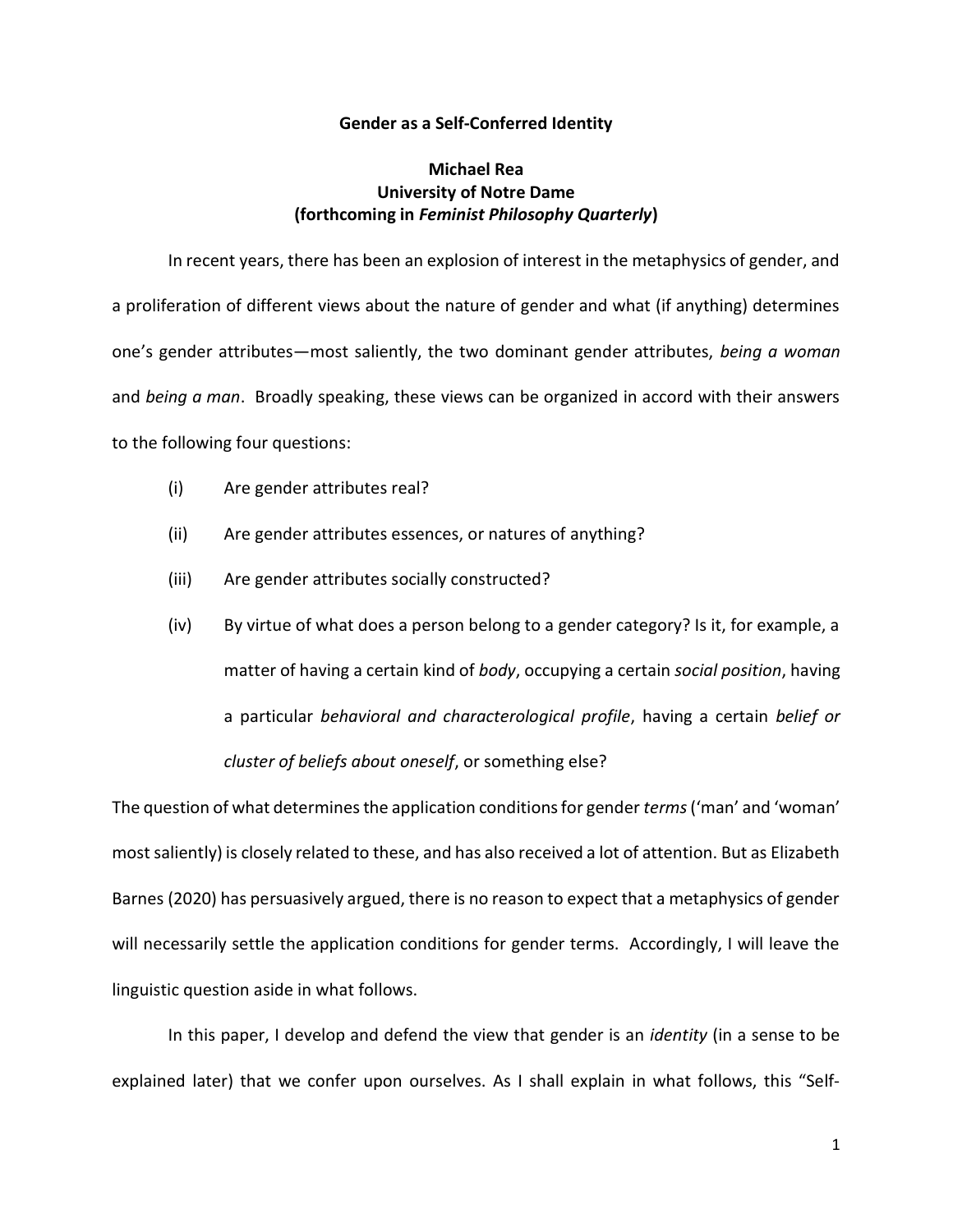Conferred Identity" (henceforth, "SCI") account is a view according to which genders are real but are not essences or natures of anything; genders are socially constructed; and—for the most part, but with some exceptions to be explained later—one belongs to a gender category just if that gender is included in what I shall call a person's "autobiographical identity". It is, in other words, a realist, social constructionist, anti-essentialist theory of gender.<sup>1</sup> Its most important advantage is that, in contrast to other realist theories about the metaphysics of gender (essentialist and anti-essentialist alike), this one transparently offers a basis for assigning both epistemic and ethical first-person authority to people's judgments about their own gender.<sup>2</sup> Accordingly, to the

<sup>2</sup> S's gender judgments have epistemic first-person authority just if S's judgments about S's gender are epistemically privileged over third party judgments. They have ethical first-person authority just if ethically inappropriate for third parties to attribute to S a different gender from

 $1$  Realism is commonly characterized with reference to "mind-independence" in such a way that what is real contrasts almost by definition with what is socially constructed. For this reason, "realist, social constructionist" may sound oxymoronic to some. But, especially in the literature on social metaphysics, there has lately been resistance to the idea that realism contrasts with social constructionism. (See, e.g., Mallon 2016: 137 - 161 for detailed discussion of this issue, and for a helpful distinction between different kinds of "mind-dependence" and correspondingly different kinds of constructionism.) For purposes here, a theory of gender qualifies as realist just in case it treats gender as a real, genuine attribute of things rather than (say) a pretended or in some other way fictional attribute. Thus, social constructionist views of gender can be realist theories of gender, whereas eliminativist and fictionalist theories of gender cannot be.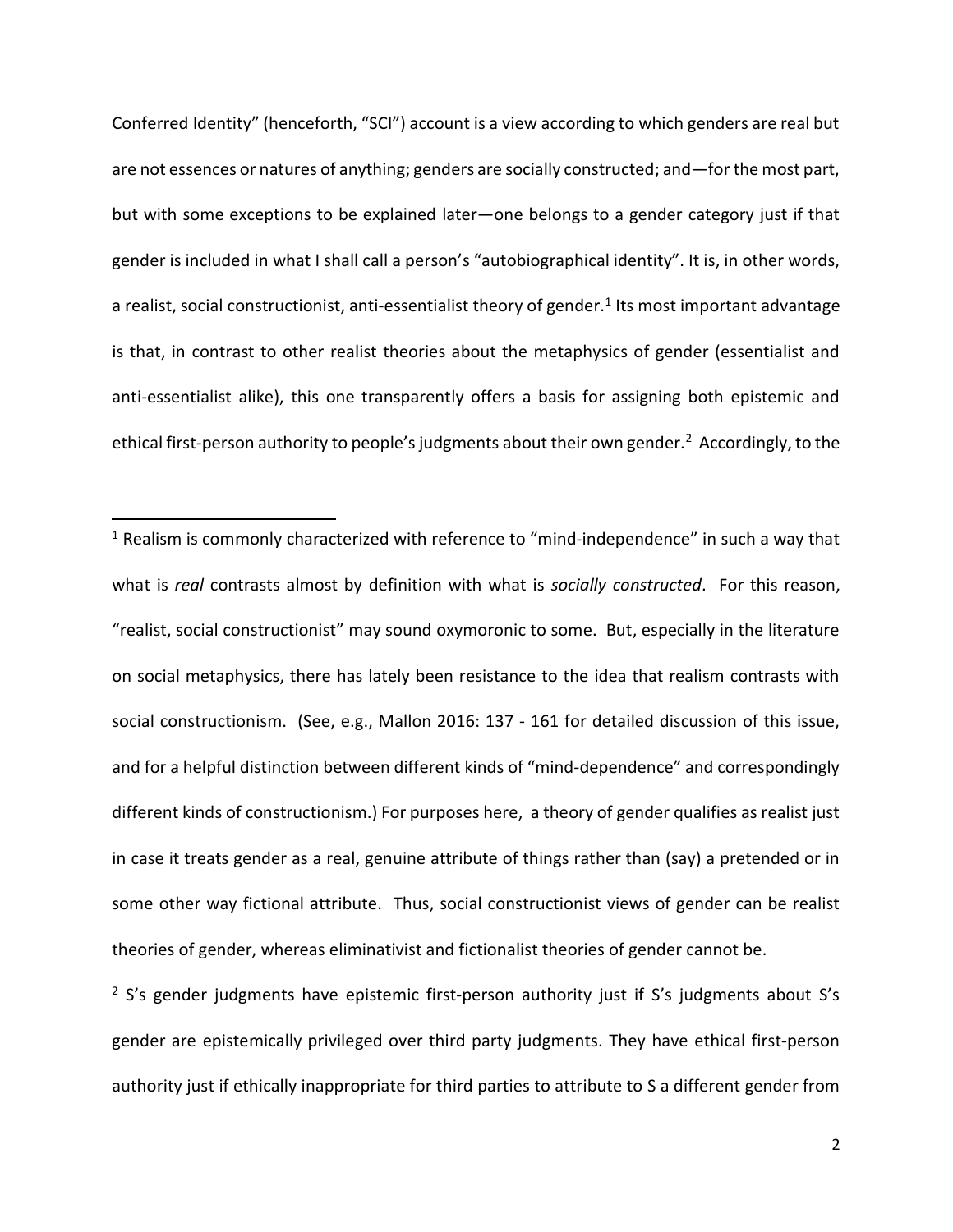extent that it can be adequately developed and defended, it will have claim to being the most accommodating of trans and non-binary gender identities.

The claim that gender is a self-conferred identity is not novel. It is currently the dominant understanding of gender in Women's, Gender, and Sexuality Studies, and it is rapidly acquiring the status of "common sense" in certain important demographics. But its metaphysics is obscure at best. What exactly is an identity, and how do we manage to confer identities upon ourselves? Furthermore, how does the claim that gender is a self-conferred identity comport with the widely accepted notion that gender is also a *social* identity, and that social identities are (at least partly) either conferred upon us by others or constituted by the social positions we occupy?<sup>3</sup> My goal in this paper is to articulate a metaphysics for the SCI account that addresses these questions. In doing this, I take myself not to be providing a novel "ameliorative" account of gender, but rather fleshing out and lending support to an already widely accepted thesis about gender by providing an adequate metaphysical underpinning for it.

what S attributes to themselves. (See Bettcher 2009 on this distinction.) To my knowledge, the only other metaphysical theory of gender that manifestly grants epistemic first-person authority to gender judgments is Heather Logue's (2021) fictionalist theory of gender; but, whatever its merits might be, that is (obviously) not a realist theory. Bettcher (2009) claims only ethical firstperson authority for gender judgments; and, likewise, Katharine Jenkins (2018) acknowledges that the norm-relevancy account of gender identity developed in Jenkins 2016 and 2018 accords only ethical first-person authority to gender judgments.

<sup>&</sup>lt;sup>3</sup> Cf. Ásta 2018 and Haslanger 2000.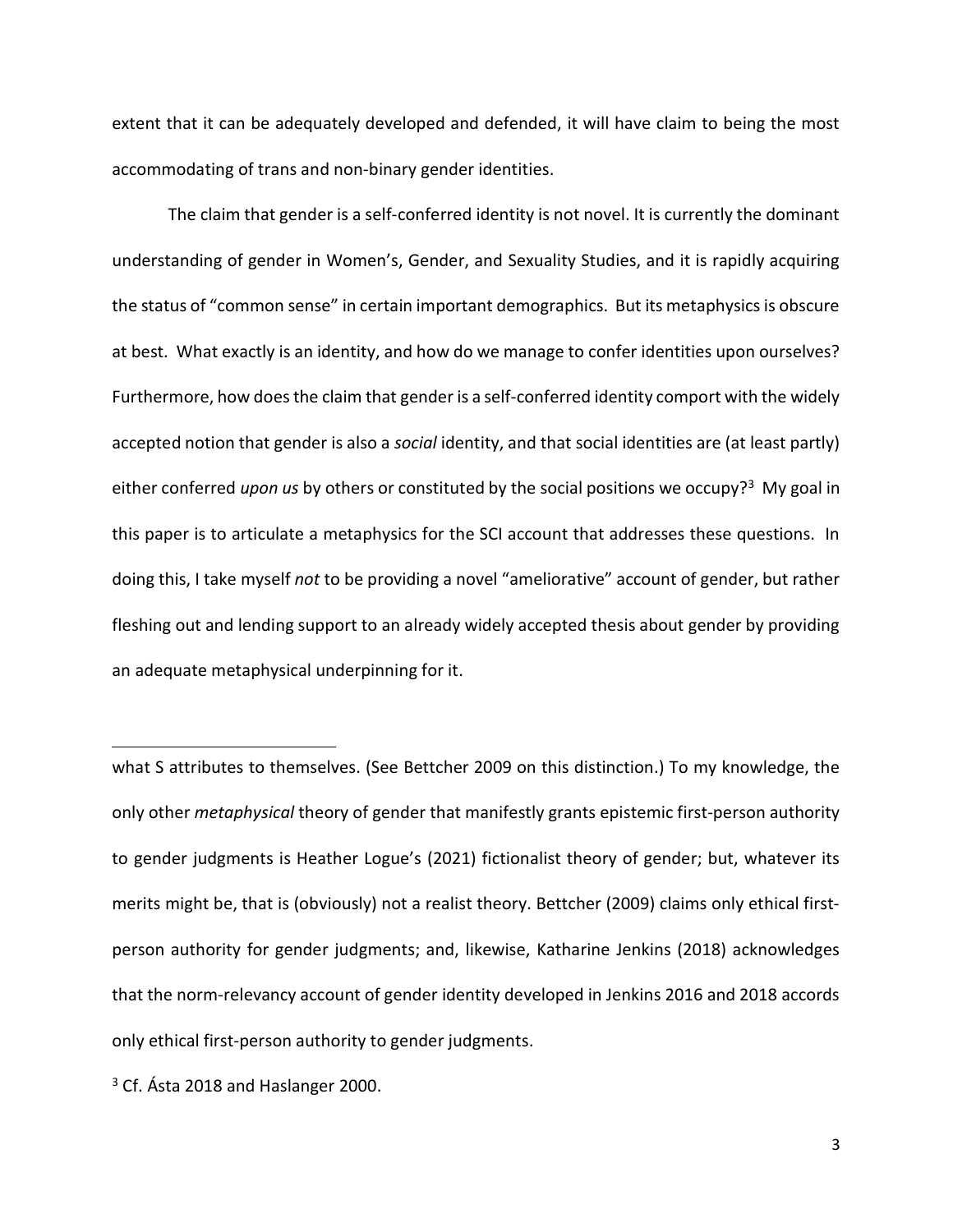My plan is as follows. I will begin by offering an account of what it means to say that gender is an identity, and then I will go on to explain both how we confer it upon ourselves and why we enjoy first-person authority with respect to judgments about our own gender. I will conclude by explaining why, despite appearances to the contrary, I think the SCI account qualifies as a social constructionist view, and by noting points of similarity and contrast between the SCI account and nearby alternative views in the literature. It will emerge in the section that develops the view that there is an important connection between the identities we confer upon ourselves and the narratives we have about ourselves. Although I will not develop this point beyond simply noting it here, I take it that the connection between the SCI account and the idea that identities are narratively constituted offers at least one further advantage to the view—namely, it can explain important aspects of gender oppression in terms of what Hilde Lindemann Nelson (2001) calls "infiltrated consciousness."

#### Identity and Self-Conferral

In metaphysics, the term 'identity' is most often used to invoke the concept of numerical identity. But here I want to work with two different notions of identity, one of which is prevalent in the philosophical literature on narrative identity and in the psychological literature on identity and identity development, and the other of which is prevalent in social metaphysics and related fields. In the relevant psychological literature, an identity seems just to be a mental construct of some sort—perhaps a representation or concept of oneself, or an internalized narrative about oneself—that brings "a sense of coherence and integration to one's life, allowing [one] to perceive a sense of continuity through time". (McLean 2015: 19) In social metaphysics and related fields, an identity seems just to be (very roughly) something central about who a person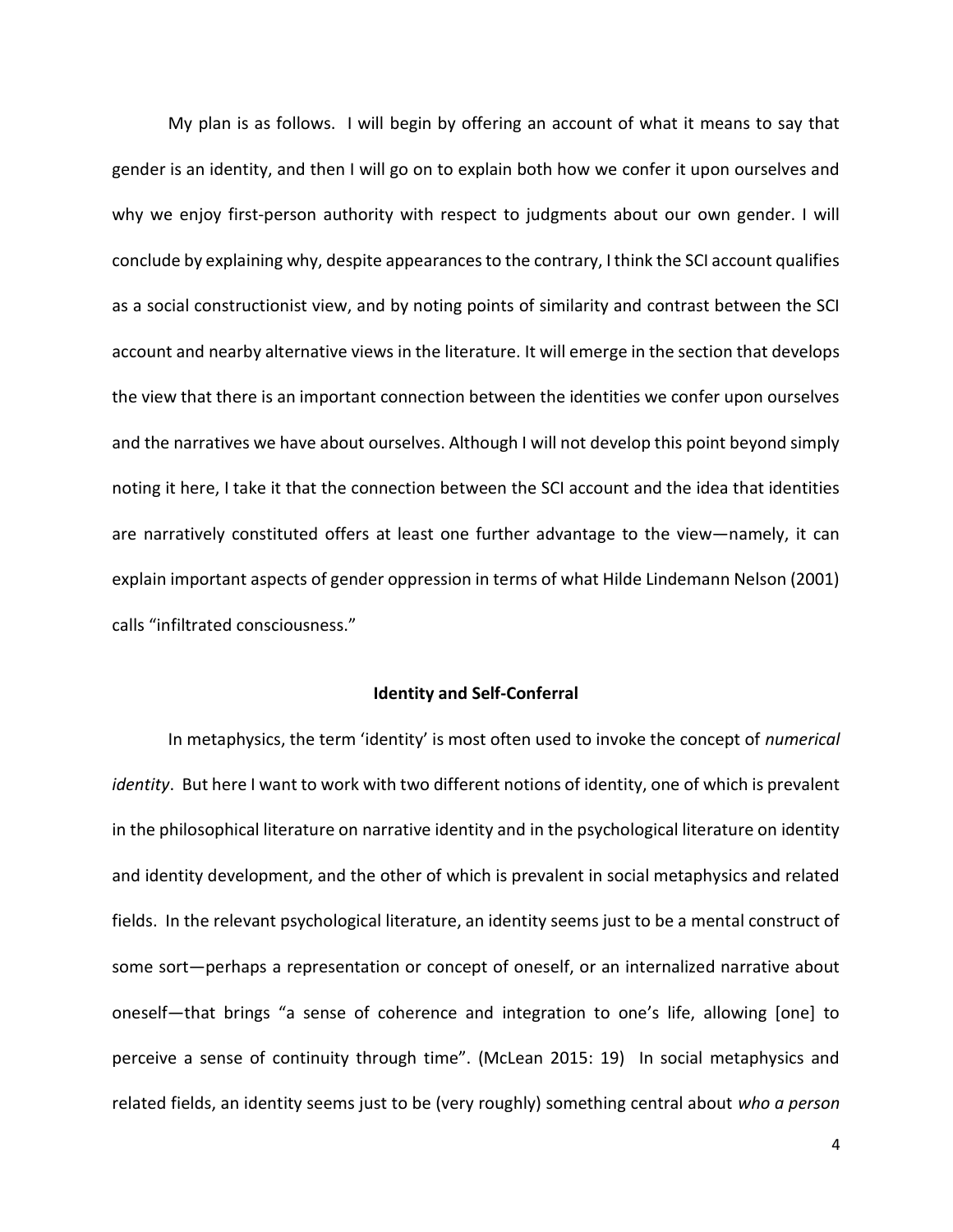is.<sup>4</sup> For example, I am a tennis player; but being a tennis player is not really an "identity" of mine in this latter sense because it is not all that central to who I am. By contrast, the attributes that place me in specific professional, racial, and religious categories are identities of mine. These category-memberships are quite central to who I am, and so likewise for most, even if not necessarily all, people.

To help keep these two notions distinct, let us call the first kind of identity a representational identity and let us call the second kind of identity a *social* identity. My claim in this paper is that (unlike most other social identities), gender is a self-conferred identity in both senses. Thus, it is a self-conferred representational identity, and a self-conferred social identity. But what is self-conferral? And how is it related to mere self-attribution?

Most of our social identities are ones we acquire by resembling or differing from other people in salient ways, by being perceived or understood in certain ways, by standing in particular relationships to social structures and institutions, by interacting with our environment in certain ways, or some complex combination of such factors. For example, having a religious identity is, for most people, at least partly a result of personal choice, but in many cases it also depends to

 $4$  I do not mean to suggest that the facts about what is most central to a person are somehow out there in the world independently of anyone's subjective interests, or of different people's conceptions of the person. On the contrary, I am inclined to suppose that all facts about what is most central to a person—what count as their most central values, desires, and so on—are relativized to different conceptions (or, as I'll put it below, *interpretations*) of the person.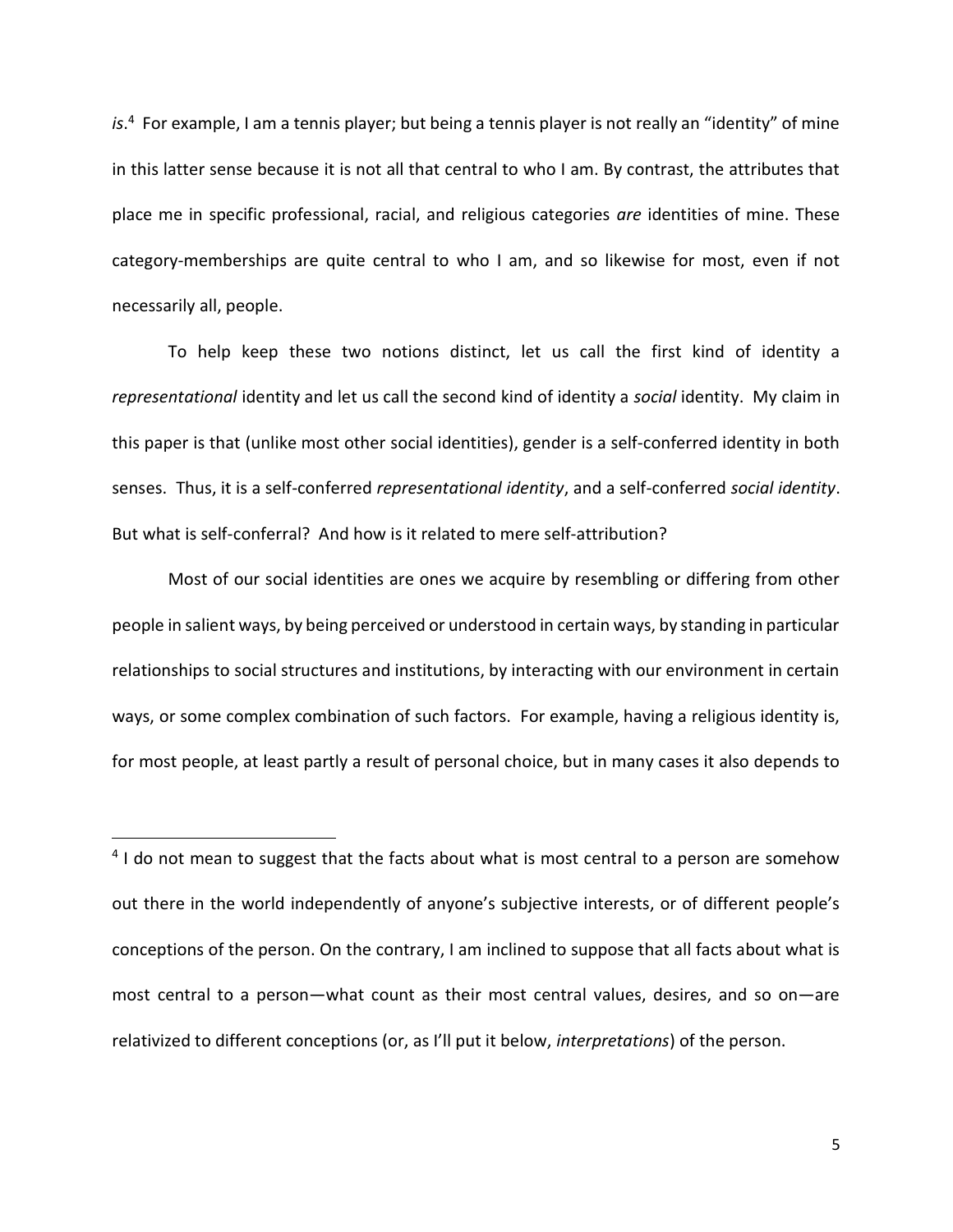some extent on one's relationship to the institutional structure of the religious tradition and perhaps also on the perceptions or beliefs of certain religious authorities. Conversion to Catholicism, for example, requires not only a personal decision but also a willing individual to perform the sacrament of baptism. Likewise, on some of the most influential accounts of disability, being disabled doesn't depend solely on features of one's own body, but on various relational facts, such as the statistical differences between one's own body and the bodies of others in larger society, or the wide variety of social factors that explain why people sharing one's own particular differences have reduced access to public spaces, certain kinds of jobs, or other social goods.

When the beliefs and judgments of others are not only salient in determining whether one has a particular social identity, but are more salient than one's own beliefs and judgments, it is natural to say that the identity in question is conferred by others. Being one of the popular kids, for example, is plausibly like this. Even if one's own personal choices—like one's decisions about what to wear, what activities to participate in, and so on—make a significant difference in whether one is popular, ultimately it is the judgments of others that are most salient to enjoying that status. By contrast, where one's own choices both partly determine whether one has the identity and are more salient than the beliefs and judgments of others, the identity is selfconferred. Being an atheist and being a Star Wars fan are plausibly like this. Obviously, then, self-conferral is different from mere self-attribution. Sadly, no amount of *attributing* to myself the property of being a quitar player whose skill rivals that of Eddie Van Halen will manage to confer that property upon me. Attributing a property to oneself is simply a matter of representing oneself (by way of belief or some form of non-doxastic mental representation) as having the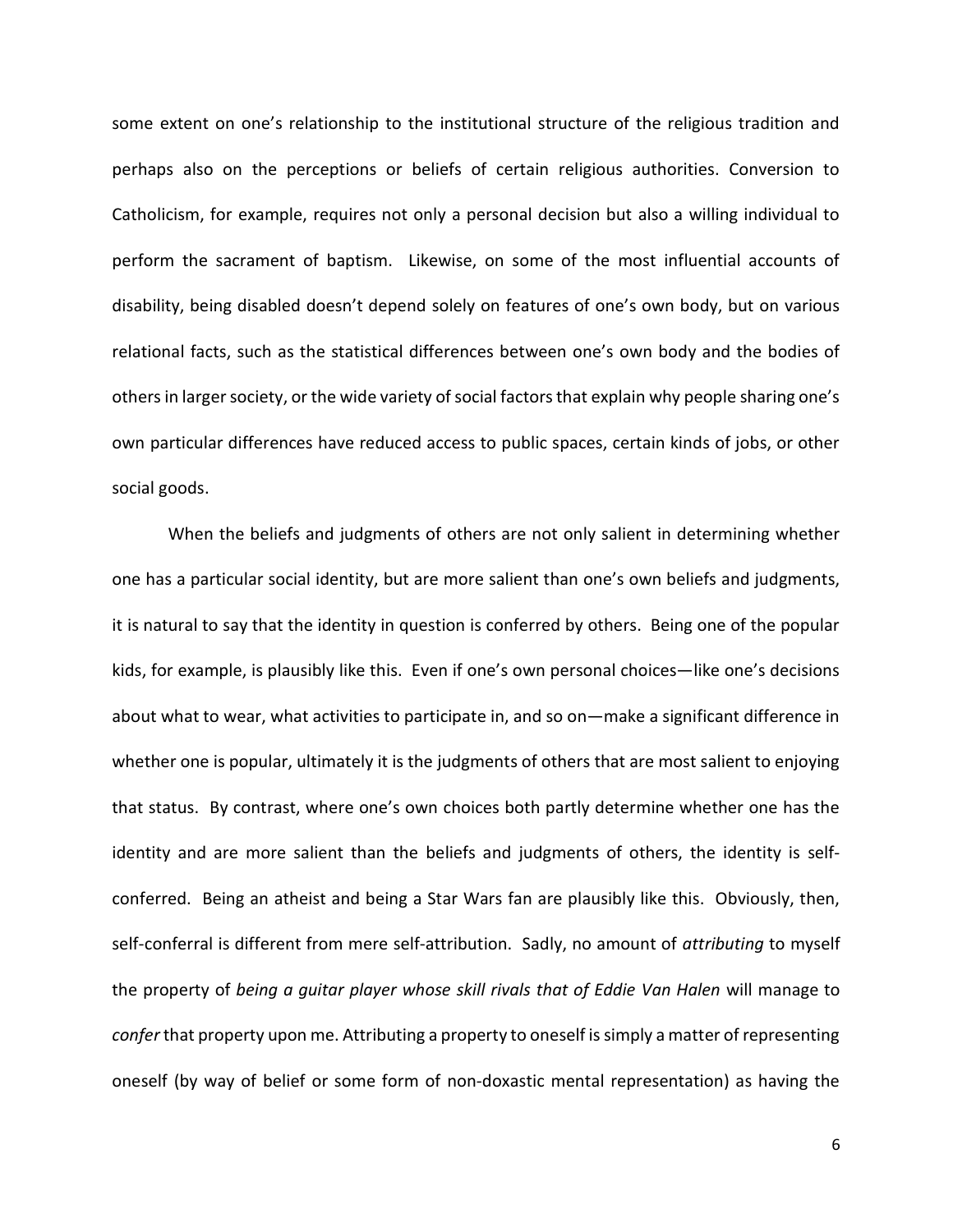property. By contrast, conferring a property upon oneself (or upon someone else) is a matter of doing something—perhaps simply holding certain kinds of beliefs, or perhaps doing something other than or in addition to believing certain things—that makes it the case that I have (or someone else has) the property.

So this is what I mean when I say that gender is a self-conferred identity: (a) a person's gender—or, in terminology that will emerge as important later in the paper, a person's true gender—is at least partly dependent on human beliefs, decisions, or representations of who they are, and (b) one's own beliefs, decisions, or representations are more salient in determining their gender than anyone else's.

That said, however, none of this tells us very much about what kind of thing an identity (representational or social) is, or about what exactly it takes for an identity to be conferred upon oneself. The remainder of this section focuses on the nature of identities. In the next section, borrowing in significant ways from Ásta's (2018) more general conferralist account of social properties, I take up the question of what it takes to confer gender upon oneself.<sup>5</sup>

For purposes here, I propose to understand a representational identity as a certain kind of representational content. In particular, and in accord with the characterization quoted from McLean above, it is the content of a representation that not only *identifies* salient attributes,

<sup>&</sup>lt;sup>5</sup> Note, however, that in borrowing from Ásta's account in the ways that I do, and in characterizing (most) social properties as conferred upon us either by ourselves or by others, I do not mean to signal *general agreement* with Asta's conferralist account. See Rea and VanKammen Unpublished for a variety of objections against Ásta's account.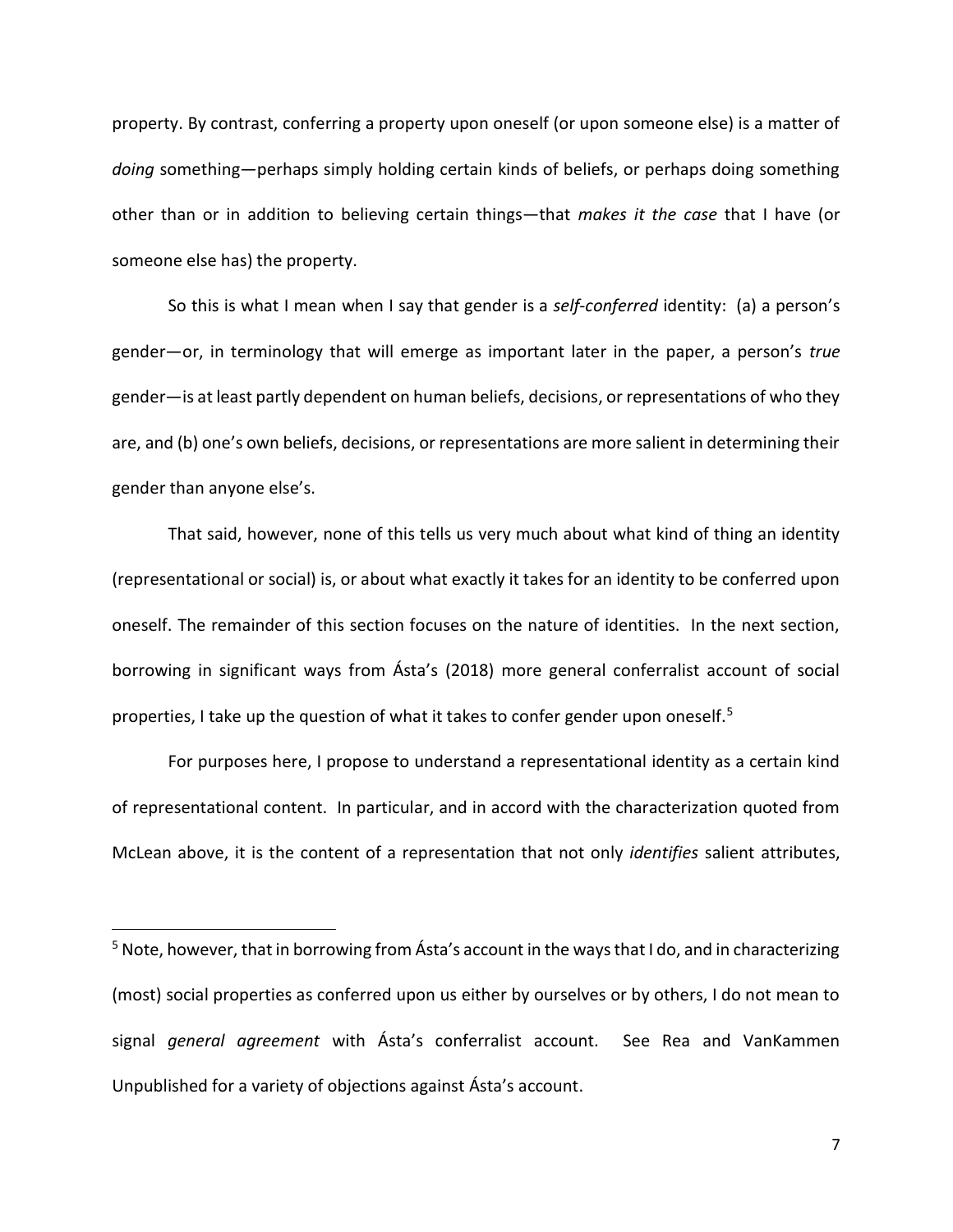social roles, and life events of the person being represented, but also *contextualizes* them, providing some clue as to their centrality and significance to the person being represented, to those doing the representing, or to the various communities to which the represented or representing individual(s) belong. On this way of thinking, a representational identity is a kind of interpretation of a person, or of the events known to be part of a person's life. It is, furthermore, an interpretation that captures something central about who a person is in the eyes of whomever is doing the interpreting, since otherwise it is hard to see how it could play the sort of unifying, integrating, and contextualizing roles described above.

We can distinguish (at least) two kinds of representational identity: autobiographical identities, and social-representational (SR-) identities. An *autobiographical identity* captures the central elements of who one is to oneself, as it were, whereas a social-representational identity captures a central part of who a person is to others. An autobiographical identity is most plausibly identified with some portion of a person's most all-inclusive self-representation—what we think of commonsensically as their "self-conception", and what I have elsewhere called (following Ismael (2016, Ch. 3)) their autobiographical point of view. (See Rea 2022) In particular, a person's autobiographical identity is the content of the most comprehensive portion of their total selfconception that plays exactly the sort of unifying, self-interpretive role described in the preceding paragraph.

An SR-identity, by contrast, is not plausibly identified with a portion of their own selfconception. This is because a person's self-conception can fail—catastrophically, even—to represent who they are to others. The autobiographical identity of an alcoholic, for example, might well represent them as a reliable co-worker, a reasonable parent and romantic partner,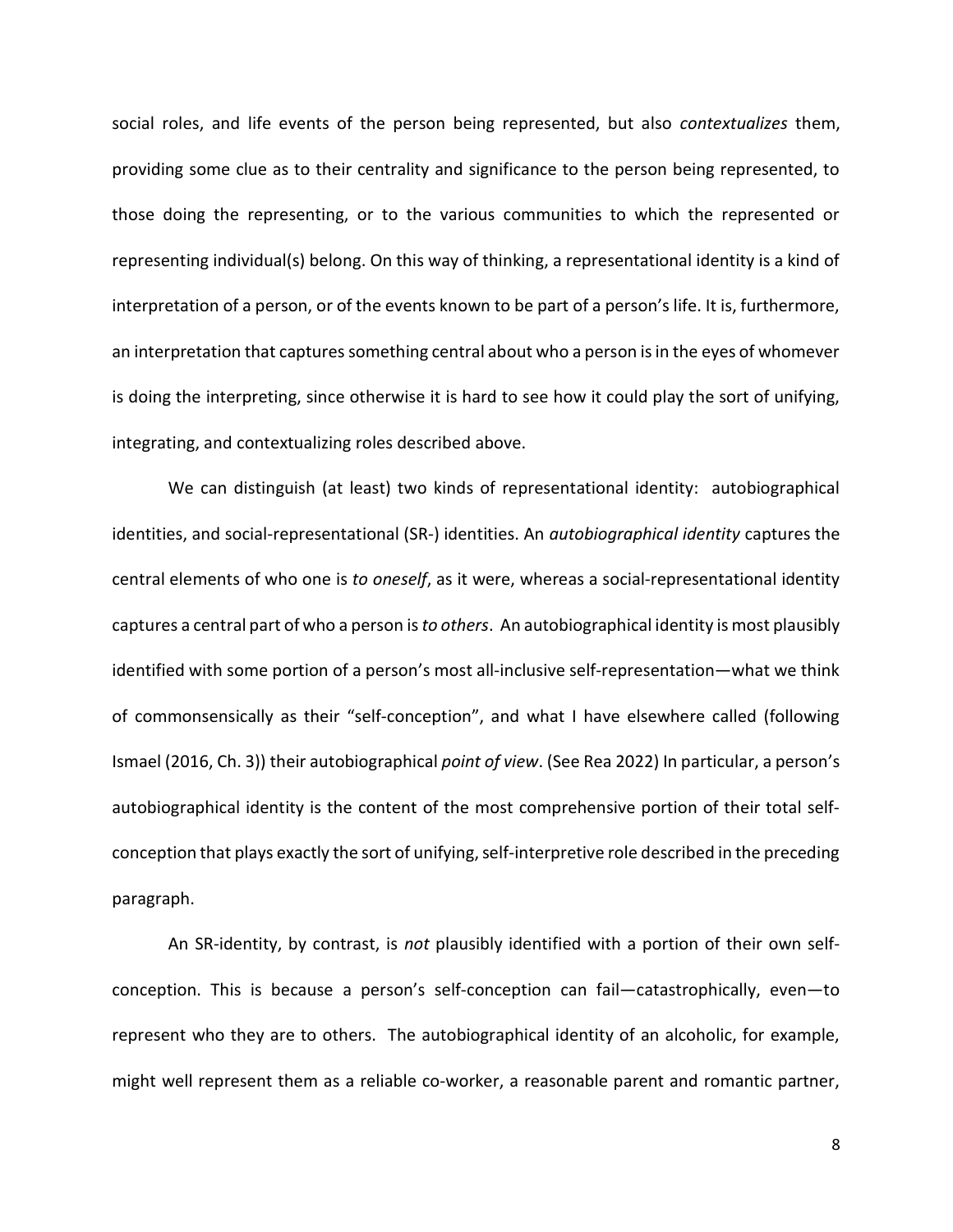and a person with excellent self-control, whereas who they are to others might be quite the opposite. Accordingly, an SR-identity is more plausibly identified with the content of what we might call a "collective representation" on the part of others that plays a similarly unifying, integrating role in a (presumably tacit) broader collective representation of who we are. I have no account of collective representation to offer; but I can at least say that the notion should not be understood as necessarily implying the existence of anything like a group mind in which the representation is instantiated. Rather, it should be understood in accord with whatever one takes to be the best account of collective *belief* or collective *intention*. Perhaps such collective "mental states" are best understood as emergent properties of a kind of group mind; or perhaps instead they are best understood reductively. I do not want to take a stand on the metaphysics of (alleged) collective mental states; but I do want to assume, as seems quite plausible, that talk of collective representation makes sense and can be understood along the same lines. $6$ 

<sup>&</sup>lt;sup>6</sup> A referee points out that the notions of collective belief and collective intention are not unproblematic, and so we can expect an account of collective representation to be similarly troublesome. Perhaps, then, we would do better (as the referee suggests) to develop an account in terms of a notion like "common knowledge"? (Cf. Mallon 2016: 258ff, following Lewis's (1969) understanding of that notion.) Perhaps; but I am doubtful. In my view, the notion of common knowledge as Mallon understands it is not well-suited to the present purpose. What is needed for present purposes is a notion of representation within a group that allows for the attribution of the representation to the entire group even in cases where some members of the group are not themselves hosting that representation. (E.g., perhaps the representation is a belief shared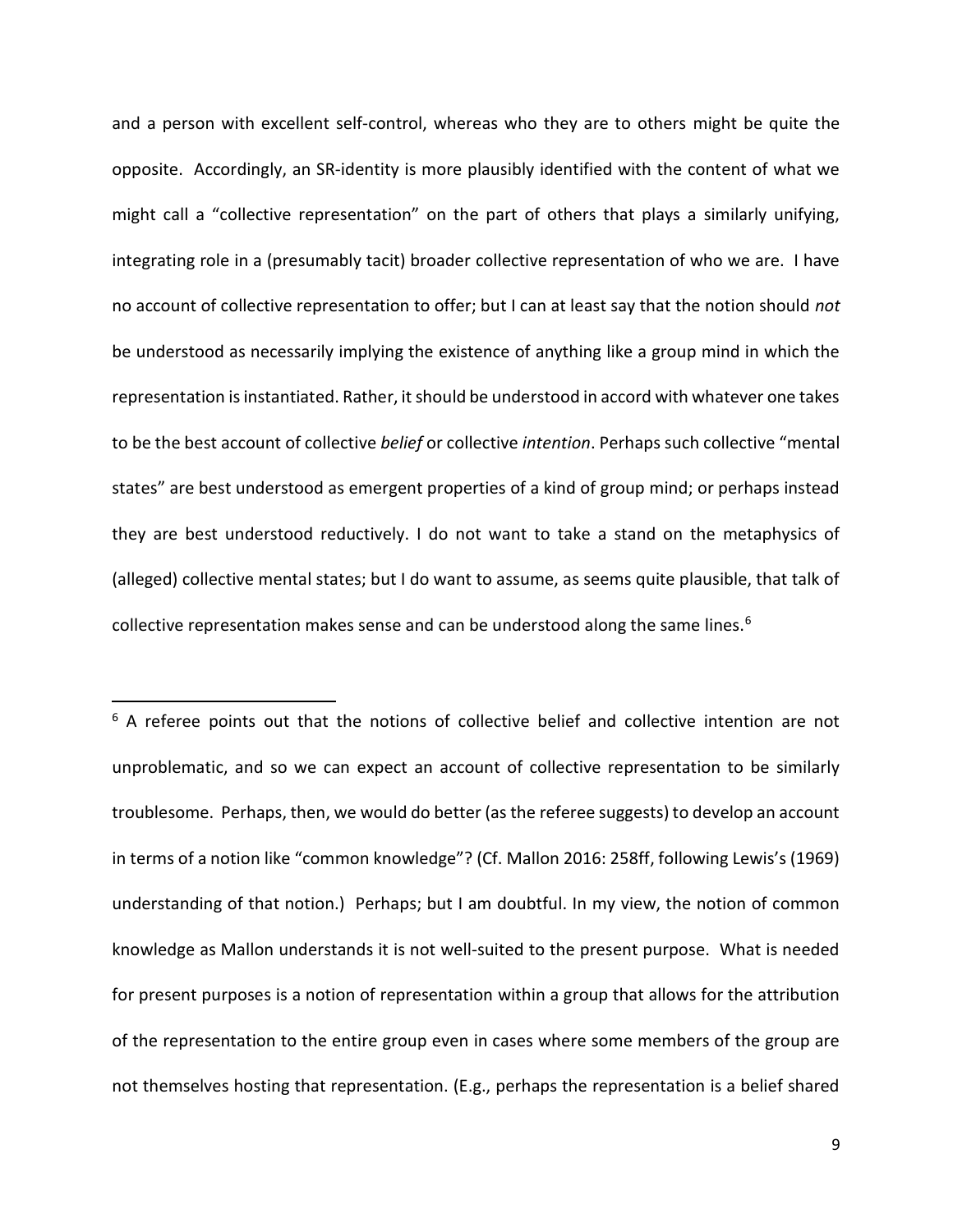As might be guessed from the labeling, there is a close connection between SR-identities as I understand them, and social identities. An attribute is a social identity of X's in a context C just in case it is among the interpretively significant social attributes included in X's SR-identity in C. Obviously this allows for variation across contexts not only in what social identities a person has, but also in what count as social identities. This allowance will surely be controversial; but I think it is the right result. To take just one example: In a society that does not recognize racial distinctions, it seems correct to say that race is not a social identity—and this regardless of whether race is in fact a real attribute.

One might object that this way of understanding social identities yields the wrong results in some cases. In the *Batman* fiction, for example, one might well doubt that Bruce Wayne has being a superhero as one of his social identities, and this despite the fact that being a superhero is a central and socially significant attribute in the largest collective representation of the man who is Bruce Wayne, and one that will (apparently) play the sort of unifying, integrative role in the collective understanding of him that a social identity is supposed to play. So it might seem that the present account of social identity is on the wrong track.

by most members of the group, but not all of them.) Absent this allowance, the list of social identities attributable to any given person will be objectionably thin. The concepts of collective representation and belief allow for such possibilities, though it is admittedly difficult to accommodate them in a precise and plausible theory of collective belief or representation. But the concept of common knowledge as Mallon understands it does not make any such allowance.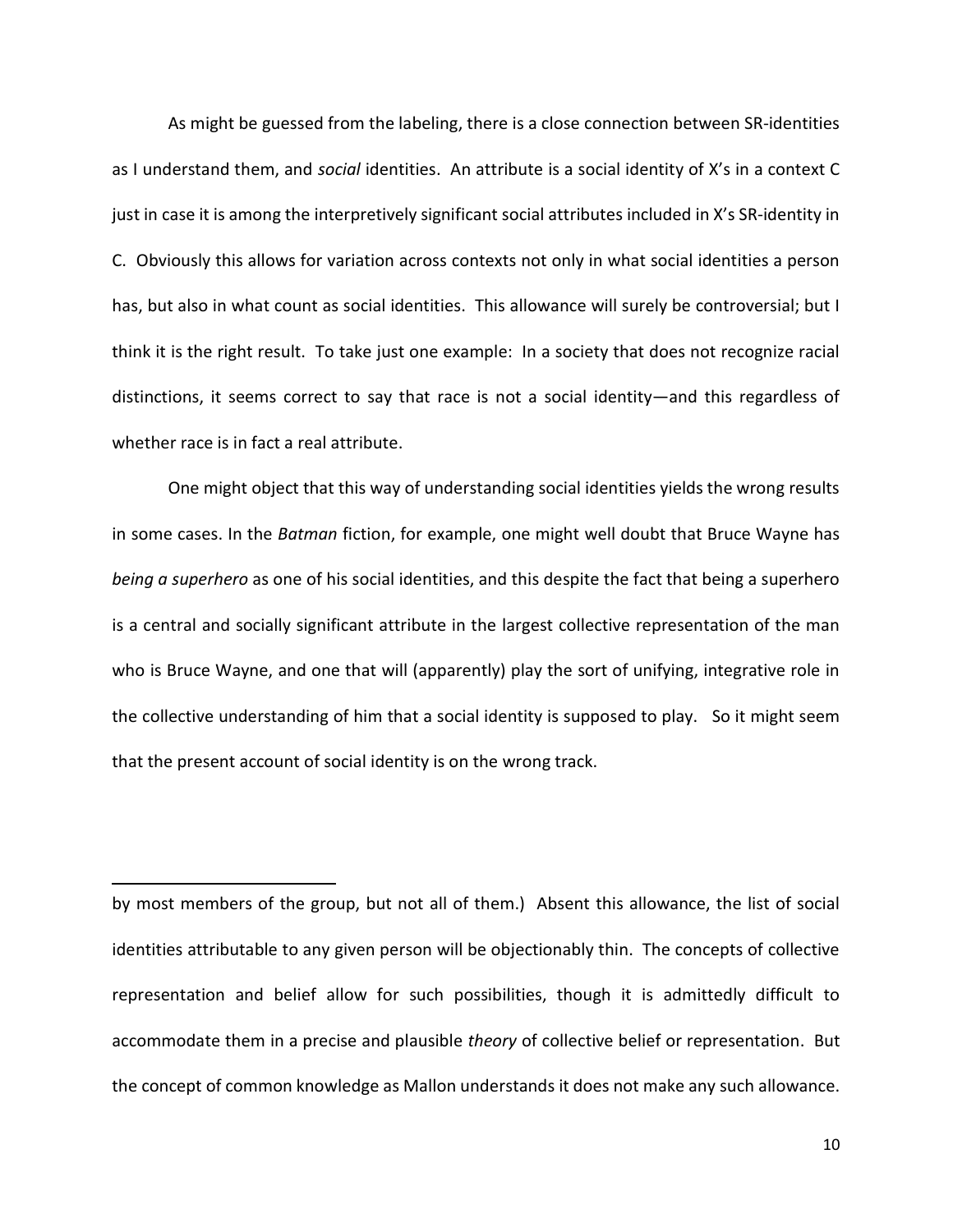But in fact I think this objection can be addressed by attending to a distinction between de re and de dicto representational content. In general, it seems we can distinguish between what a representation of an object O directly attributes to O on the one hand, and, on the other hand, what sentences about O the representation represents (explicitly, or tacitly) as being true. The former is what I have in mind when I talk about de re representational content; the latter is what I have in mind when I talk about de dicto representational content.<sup>7</sup> Applied to the Batman/Bruce Wayne case, it seems clear that the attribute of being both Bruce Wayne and a superhero is not included in the de dicto content of the collective representation (in the Batman fiction) of the man who is both Batman and Bruce Wayne. For, after all, virtually nobody in the Batman universe would affirm the sentence, "Bruce Wayne is a superhero"; and this is why it seems that being a superhero is not among his social identities. But being a superhero is clearly part of the de re content of the collective representation of that man, as is being a wealthy nonsuperhero.<sup>8</sup> That is, even though nothing in the collective representation of Bruce Wayne

<sup>&</sup>lt;sup>7</sup> A referee has objected that "representations are inherently de re". This seems not quite right to me—cf. "the semantically de re/de dicto distinction" described in Nelson 2019. But, be that as it may, I recognize that the notion of "de dicto representational content" might at least sound rather odd. What matters to me, though, is not so much the terminology as the distinction I have just drawn here, which seems not at all odd and, in the present context, is importantly helpful.

<sup>&</sup>lt;sup>8</sup> A referee raises an objection that seems to suggest that those who represent Batman in this way—as both being a superhero and not being a superhero—will have inconsistent beliefs about the man. But this doesn't follow, and for familiar reasons. Although they believe of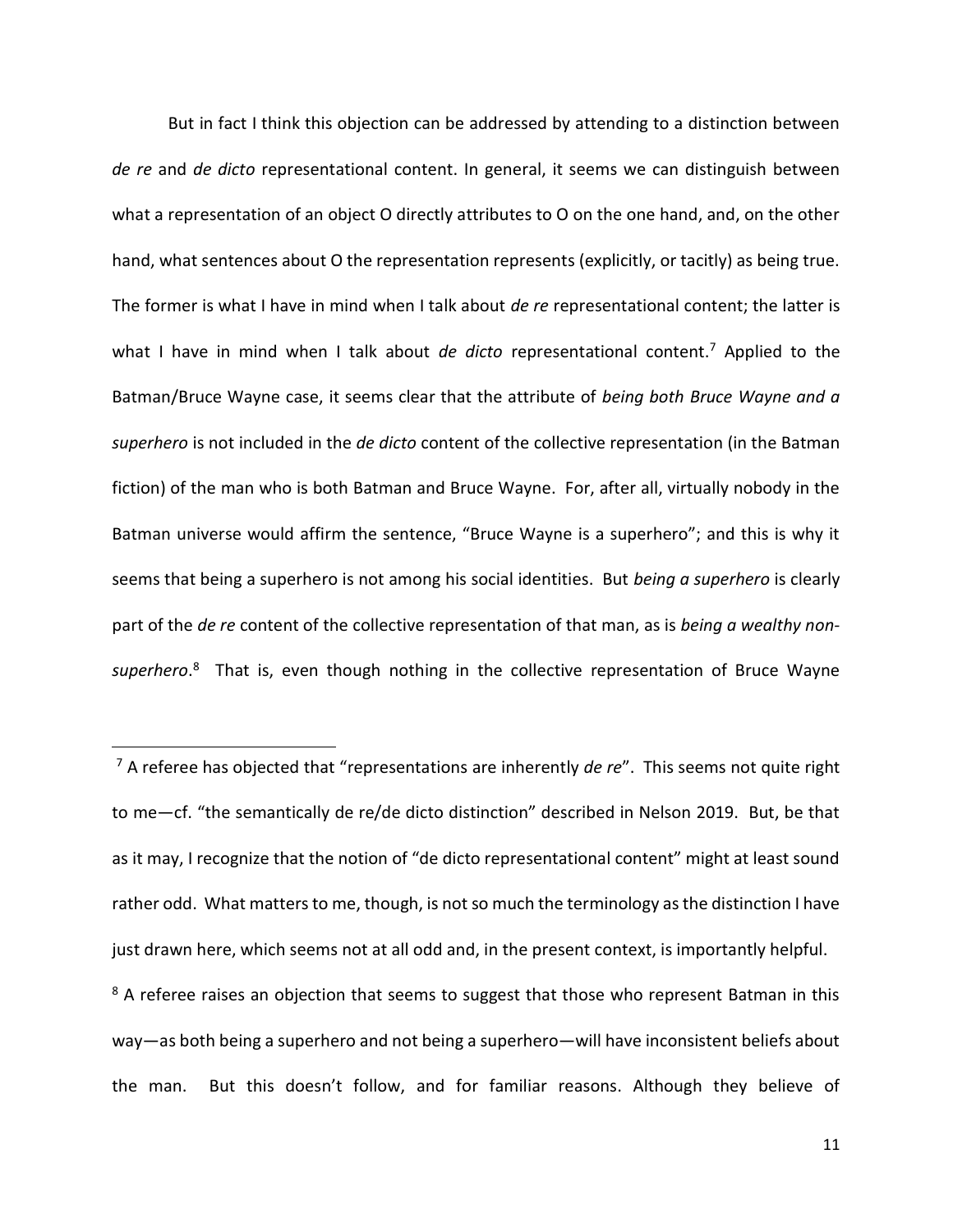represents as true the sentence "Bruce Wayne is a superhero", the content of that collective representation does represent the man himself as a superhero under the guise of Batman, and as a wealthy non-superhero under the guise of Bruce Wayne. Thus, the response I propose to the objection is that what contributes to an attribute's being a social identity of a person is not its being part of the de dicto representational content of a collective representation of the person, but rather it's being part of the *de re* content of such a representation. Being a superhero is, on this account, a social identity of the man Bruce Wayne because that attribute is a central part of who he himself is to many people, even if almost none of them know that the Batman persona is one of his own personae.

In sum, then, I am offering the following account of what it is to have an attribute as a social identity. Whereas a person's autobiographical identity is an internalized, self-interpretive representation of themselves that is focused on the attributes that play a central, unifying role in their own total self-conception, a social-representational identity of a person is an external, interpretive representation of them that is focused on one or more of their socially significant attributes; and an attribute is a social identity of the person just if it is one of those focal

 $\overline{a}$ 

Batman/Bruce Wayne that he is a superhero and that he is not a superhero, they do not believe of anyone that they are both a superhero and a non-superhero, nor would they affirm any sentence that implies as much.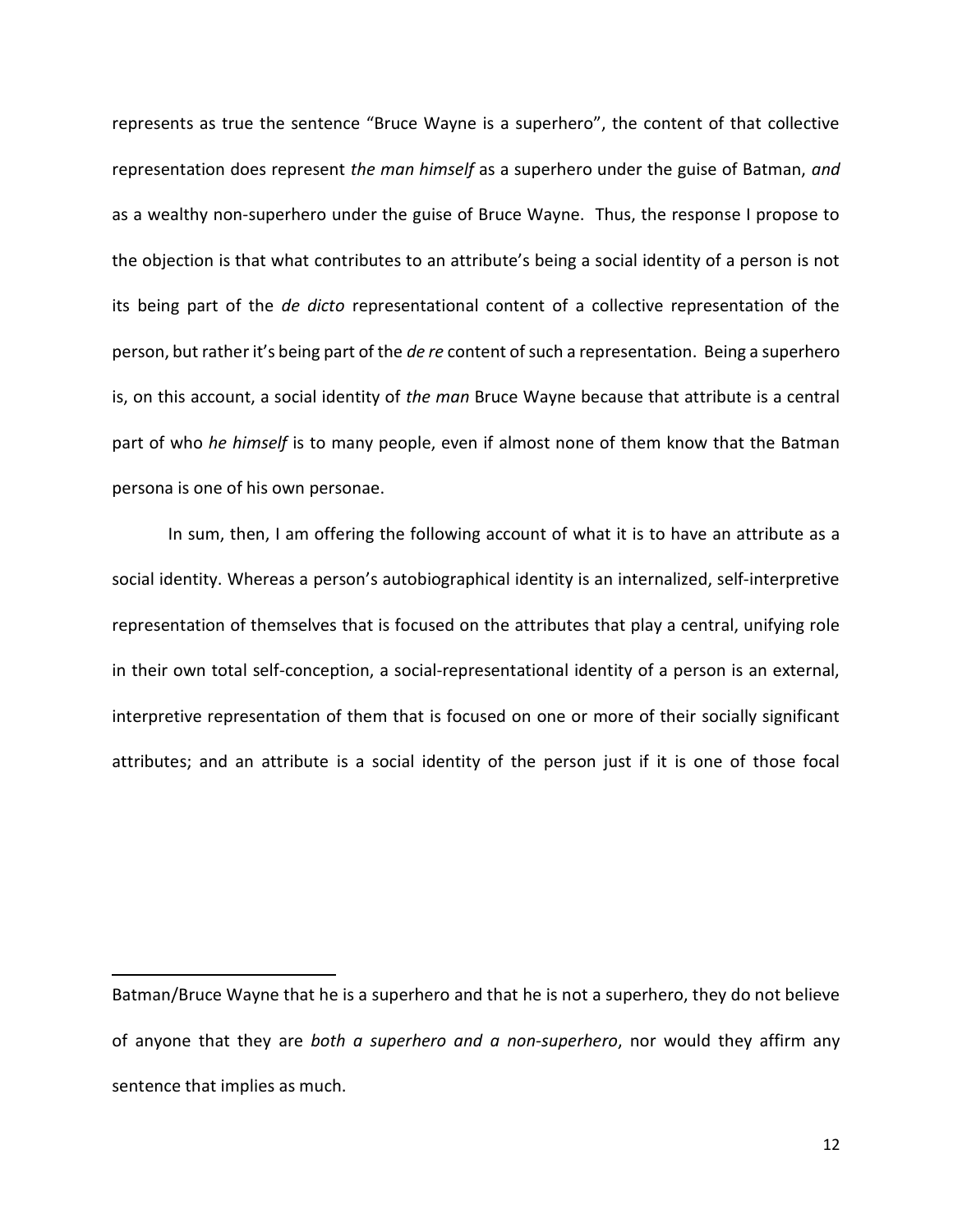attributes.<sup>9</sup> People share a social identity in a context just when there is overlap in their socially significant attributes and their SR-identities in those contexts reflect the same interpretation of those attributes. For the most part, social identities will be relatively simple socially salient attributes like gender, race, professional identity, religious identity, and the like; but in some cases they may be highly complex attributes of the sort we are inclined to describe as full-blown personae (as in the case of the Batman persona).

One welcome consequence of this way of thinking about social identity is that it accommodates the commonly held view that at least some social identities change from context to context. On social-position accounts of race, gender, and disability, for example, whether one counts as disabled, Black, or a woman might well vary from context to context. The present account of social identities allows for this by virtue of allowing that, among the many different collective representations of a person that exist in the world, the one most salient for determining a particular social identity is just the one tied to the context that our preferred account of the identity in question specifies as most salient.

However, an initial concern with the account I have offered is that it is singularly ill-suited to accomplish the task I have set for it in this paper—namely, support the idea that gender is a self-conferred identity. The reason is that, as I said at the outset of this section, our selfconception can diverge from who we are to others; and so it would seem that, on the present

 $\overline{a}$ 

<sup>&</sup>lt;sup>9</sup> This view bears some affinity with Ásta's (2018, ch. 6) account of social identities as locations on a social map. See also Rea 2021 for fuller treatment of the metaphysics of narrative identities and selves.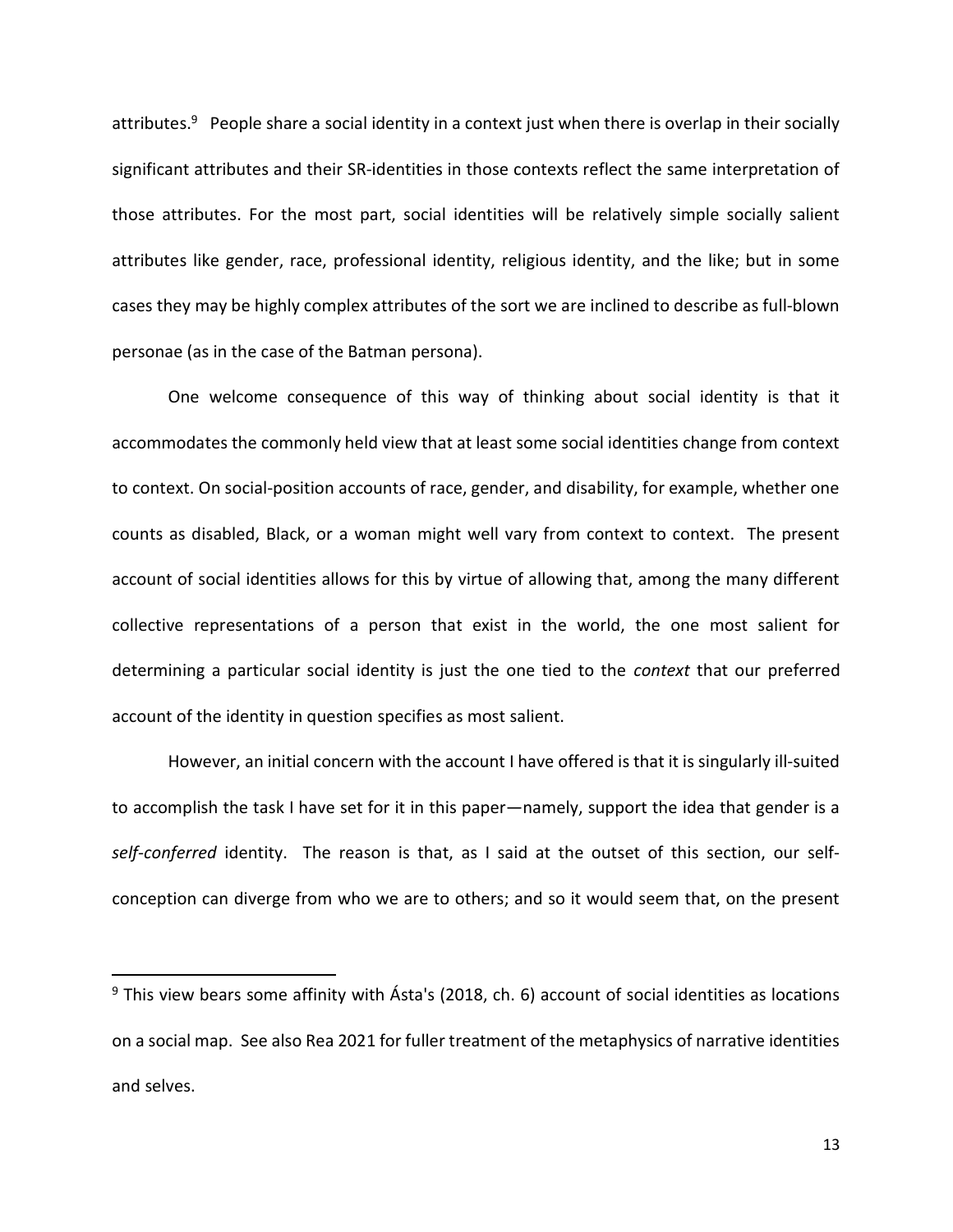account, if our gender is a social identity, and is therefore a part of who we are to others, there is no particular reason to think that our gender would have to conform to our own conception of our gender. I take up this concern in the next section.

## Gender as Self-Conferred

We do not unilaterally confer social identities upon ourselves (although we might contribute to their conferral by being part of the group whose collective representation of us is salient for conferring one or more of our social identities). This is both intrinsically plausible and a straightforward consequence of the account of social identity offered in the previous section. However, so I maintain, gender is a social identity; gender is self-conferred; and, furthermore, we have first-person authority over our gender. How can this be coherent?

The answer is to draw a distinction between social gender, which is a social identity conferred upon a person in a social context by their SR-identity in that context,  $10$  and autobiographical gender, which is both self-conferred and part of one's total autobiographical identity.<sup>11</sup> Obviously this view allows that one's social gender might differ from one's

 $11$  The distinction between social gender and autobiographical gender bears some resemblance to Katharine Jenkins's (2016) distinction between "gender as class" and "gender as identity". However, insofar as her conception of gender as class is modeled on Haslanger's (2000) social-

 $10$  I have no theory about how, or under what conditions, a group of people with divergent individual representations of a person's gender will manage to collectively represent them as being of one particular gender; but presumably this will work in much the same way as collective belief in cases where there is a lack of unanimity at the level of individual belief.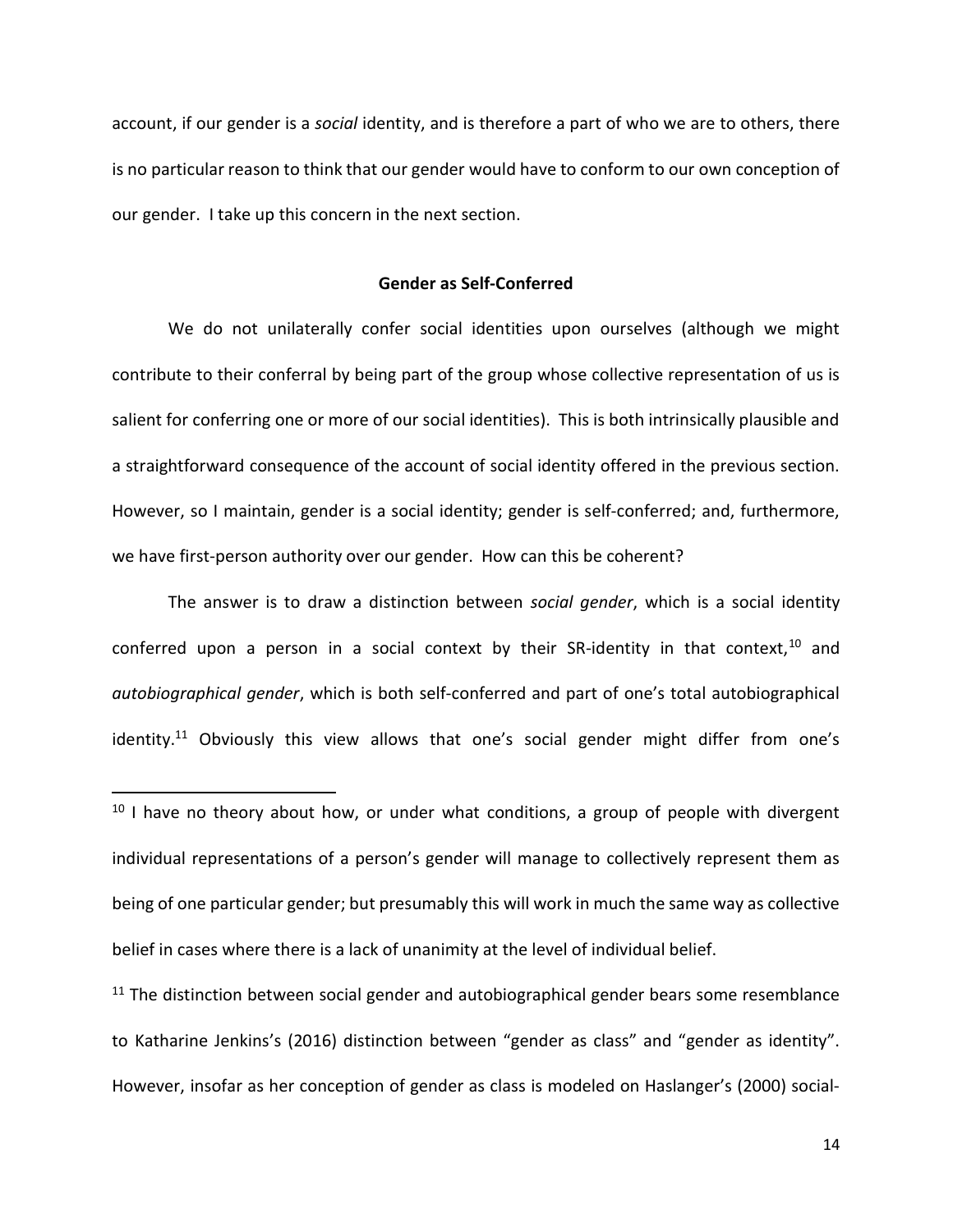autobiographical gender, and this, in turn, raises the question of which (if either) identity is "privileged"—or which counts as one's real, or true gender identity—when there is conflict between the two. One possibility is that everyone has (at least) two gender identities, their social gender and their autobiographical gender, and neither is any more "true" to who they really are than the other one. Given my interest in developing a realist account that preserves first-person authority over judgments about one's own gender, however, it should come as no surprise that I reject this possibility, arguing instead that autobiographical gender is privileged in the sense that one's true gender is one's autobiographical gender.<sup>12</sup> Accordingly, on the view that I shall defend, gender simpliciter is to be identified with autobiographical gender and a person's social gender in a context reduces to facts about the (perhaps accurate, perhaps inaccurate) collective representation of the person in that context.

Before turning to that defense, however, I want to address two preliminary objections. First, one might object that if what I am calling "social gender" simply reduces to facts about collective representation, then it doesn't really deserve to be described as a kind of gender. We

position account of gender, it is both narrower and less determined by collective representations than social gender as I conceive of it. For discussion of how her account of gender identity differs from my own, see section 3 below.

 $12$  I take it that one way to be an anti-realist about gender is to suppose that there is no fact of the matter about what gender attribute(s) a person "really" has. Thus, if it turns out that neither autobiographical gender nor social gender specifies a person's true gender—and if those are the only candidates for being a person's true gender—then realism about gender is false.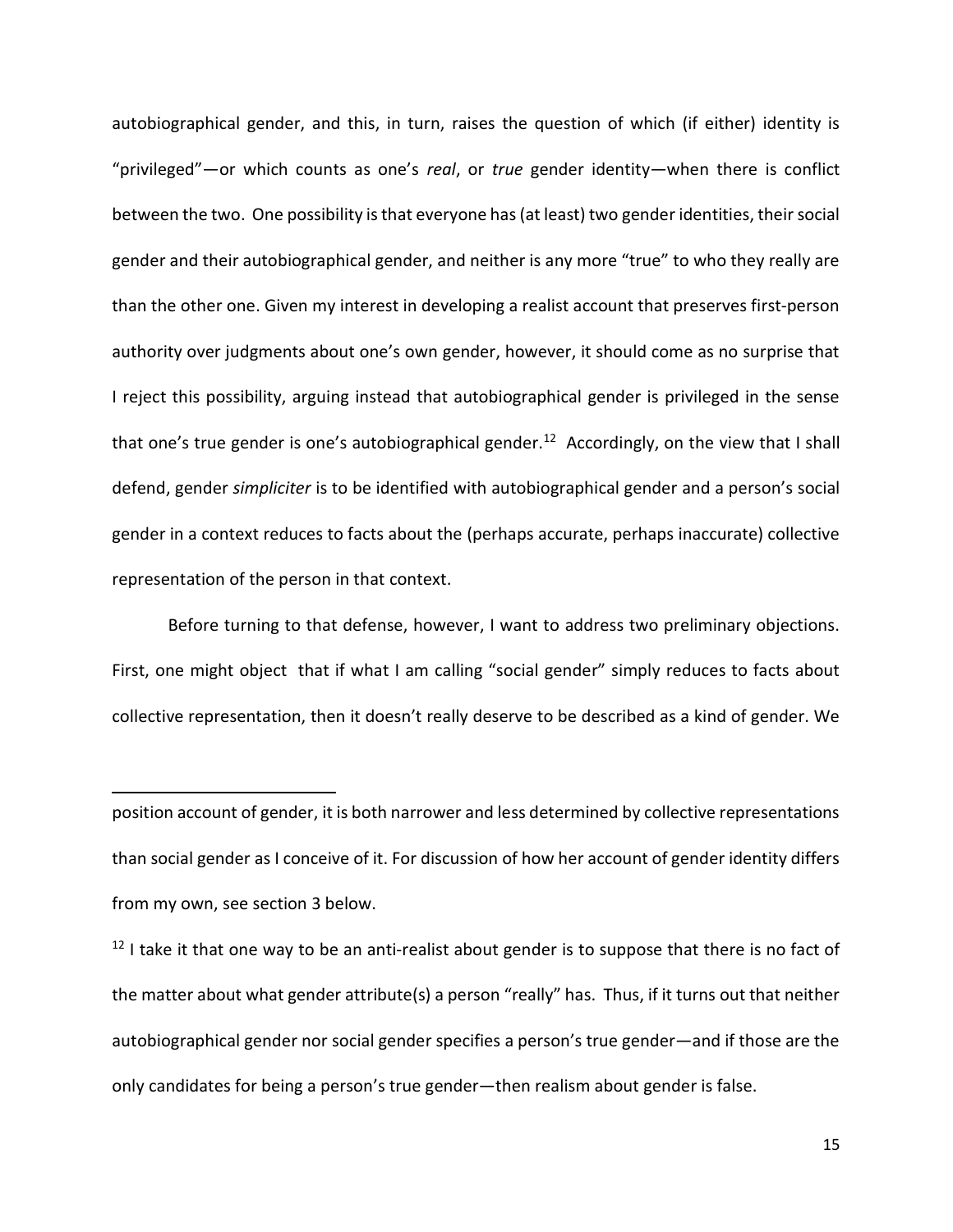should instead just say that it is a collective attribution, or misattribution, of gender to an individual by others. Second, one might worry that what I say below could successfully be adapted to establish that one has first-person authority over judgments about all of their social identities, including, e.g., their racial identity. What shall I say about these concerns?

I am not wedded to the label "social gender", and I am already committed to the idea that real, true gender is not social gender; so there is little cost in simply conceding the first objection. Doing so would require me to give up the claim that some real kind of *gender* is a social identity. But that is no big loss given that what I am calling "social gender" would remain a social identity, albeit under a different label. But insofar as what I am calling "social gender" very often aligns with real gender and, furthermore, typically has important gender-like social consequences, describing it, as I have, as a kind of gender seems entirely apt.

As for the second concern, I think the worry is misplaced. On the view that I am developing, gender is not only a social identity but a representational identity; and, as shall emerge, it is its status as a representational identity that allows me to defend the claim that autobiographical gender is more authoritative than social gender. By contrast, race is not a representational identity, at least not according to either folk belief or the most prominent theories of race. Both folk belief and the most prominent theories of race seem to agree that if race is real at all, it is determined by some combination of non-self-conferred attributes: facts about social position, ancestry, culture, or some combination of these or other non-selfconferred and non-representational traits.<sup>13</sup> Nobody that I am aware of thinks that there is

 $\overline{a}$ 

 $13$  See, e.g., Glasgow et al. 2019.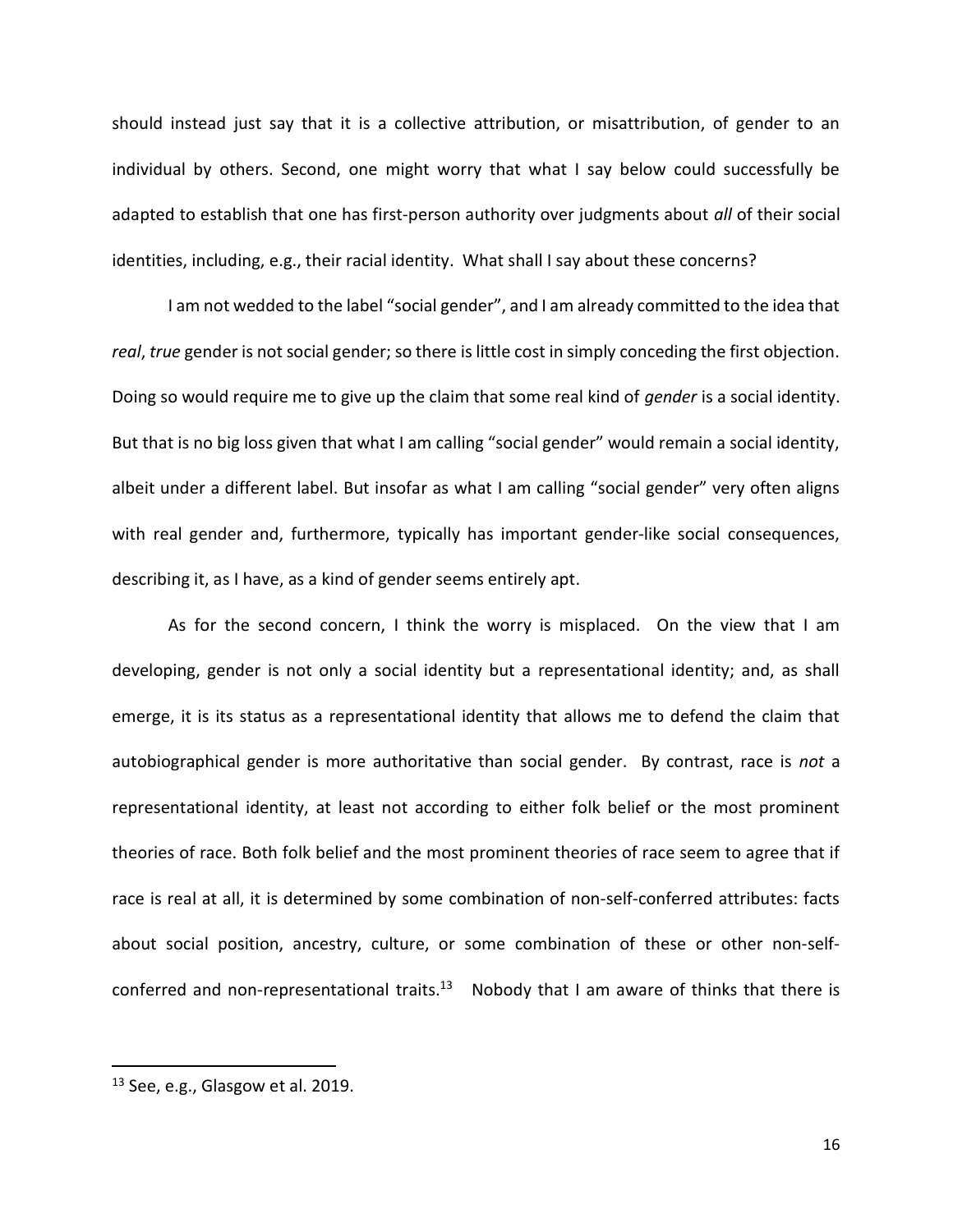nothing more to race than the various ways in which a person is racially interpreted, which is, in effect, what I am claiming about gender.

I turn now to defending the claim that autobiographical gender trumps social gender when it comes to determining a person's true gender. Philosophers and psychologists engaged in research on "the" self often distinguish between a person's various superficial selves (one's "public" and "private" selves, for example) and one's true or real self, the self that corresponds to who the person really is (as contrasted with who they take themselves to be, who they present themselves as, or who others take them to be). Prima facie, there is much to be said for identifying a person's true self with their autobiographical self. Ordinarily, each of us will have greater and deeper access than anyone else not only to facts about what we have done and experienced, but also to facts about our inner life, for example, our beliefs, motivations, desires, and so on. For this reason, our autobiographical identity—the identity that captures who we are to ourselves—seems, in ordinary cases, to be a much better candidate for capturing who we really are than any other representation of who we are; and so the self that is characterized by our autobiographical identity will generally be the best candidate for being our true self. If this is right, then there is a clear sense in which our autobiographical identity is privileged over other representations of who we are.

That said, however, it would be hasty to conclude simply on the basis of this that, whenever our autobiographical identity conflicts with other representations of us, the representation included in the autobiographical identity is authoritative. Factual error, selfdeception, lack of social awareness, persistent tendencies to overestimate or underestimate one's own abilities or influence upon others, and so on are all common, widespread phenomena;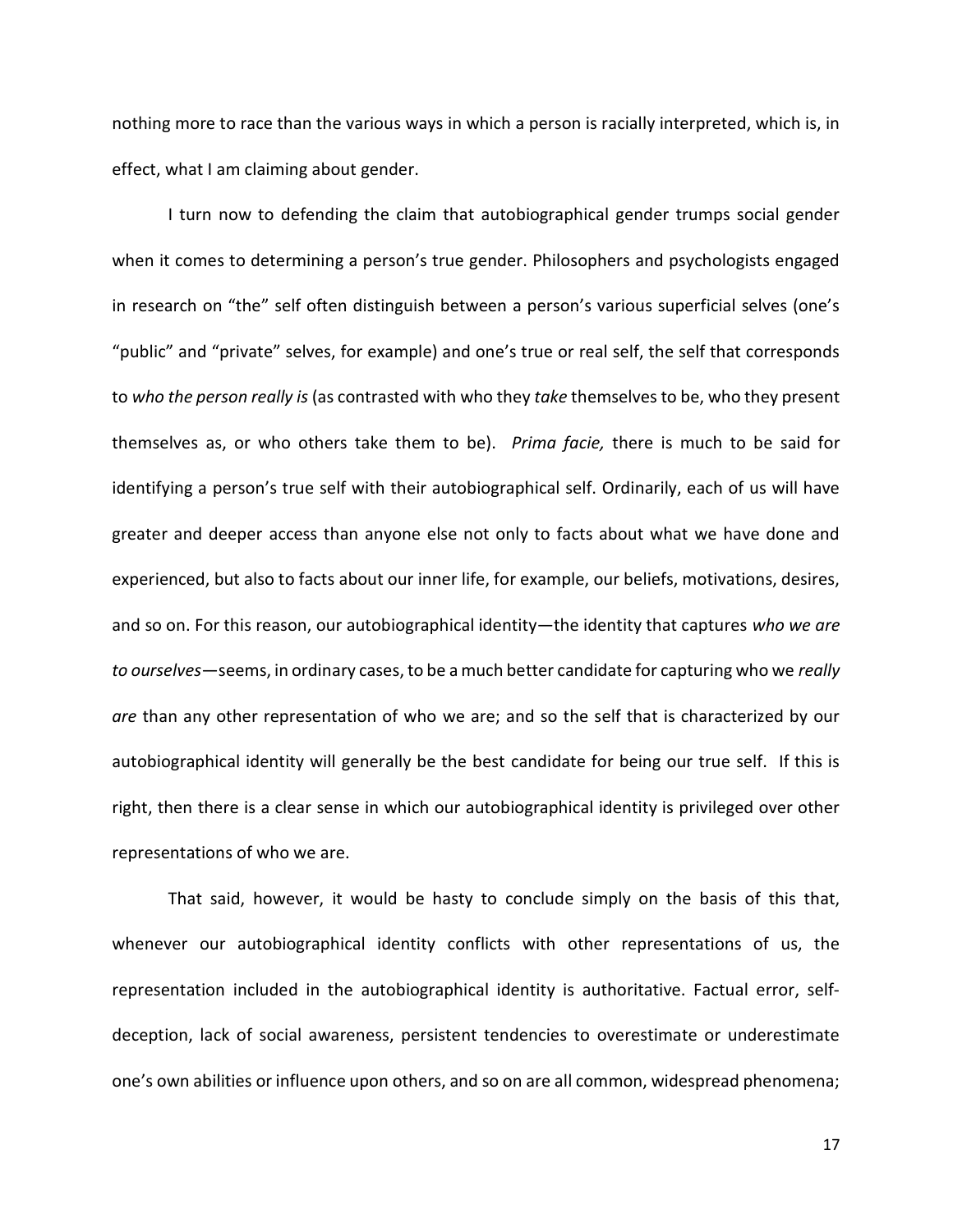and to the extent that we are susceptible to these, we will be unlikely to have a fully accurate conception of ourselves. Narcissism, excessive humility, having a drug or alcohol problem, being an abuser or predator of some kind or other, to name just a few examples, are all traits that may well characterize who a person really is, even if the person doesn't explicitly believe such things about themselves. Similarly, depending on what the correct account of identities like race or disability turn out to be, a person may have social identities that they do not believe that they have. Cases like these provide at least prima facie reason for thinking that the authority of a person's autobiographical identity is defeasible. The question is what kinds of conflicts with other representations of us, or with real world facts, result in such defeat.

There are three main points I want to make on this topic. The first is that it doesn't follow from the fact that a person has false beliefs about who they are that their autobiographical identity *inaccurately represents* who they are; and so it will not automatically follow from the fact that (say) a narcissist believes she is not a narcissist that her autobiographical identity does not (authoritatively) represent her as a narcissist. This is most easily seen by attending to fiction. A novel written in the first-person can easily portray its protagonist as a narcissist, as subject to self-deception, as excessively humble, etc. while at the same time portraying the protagonist as being unaware that they have such attributes. Likewise for non-fiction autobiographies. In the first case, it is true in the fiction, even though it is not explicit in the fiction, that the protagonist is a narcissist, self-deceived, or whatever; and we can cash this out in terms of whatever theory of truth in fiction ultimately seems best to us. Although autobiography is (typically) not fiction, it seems that truth in autobiography will work in much the same way as truth in fiction. So just as what is true in a fiction need not coincide either with what is in fact true or with what the author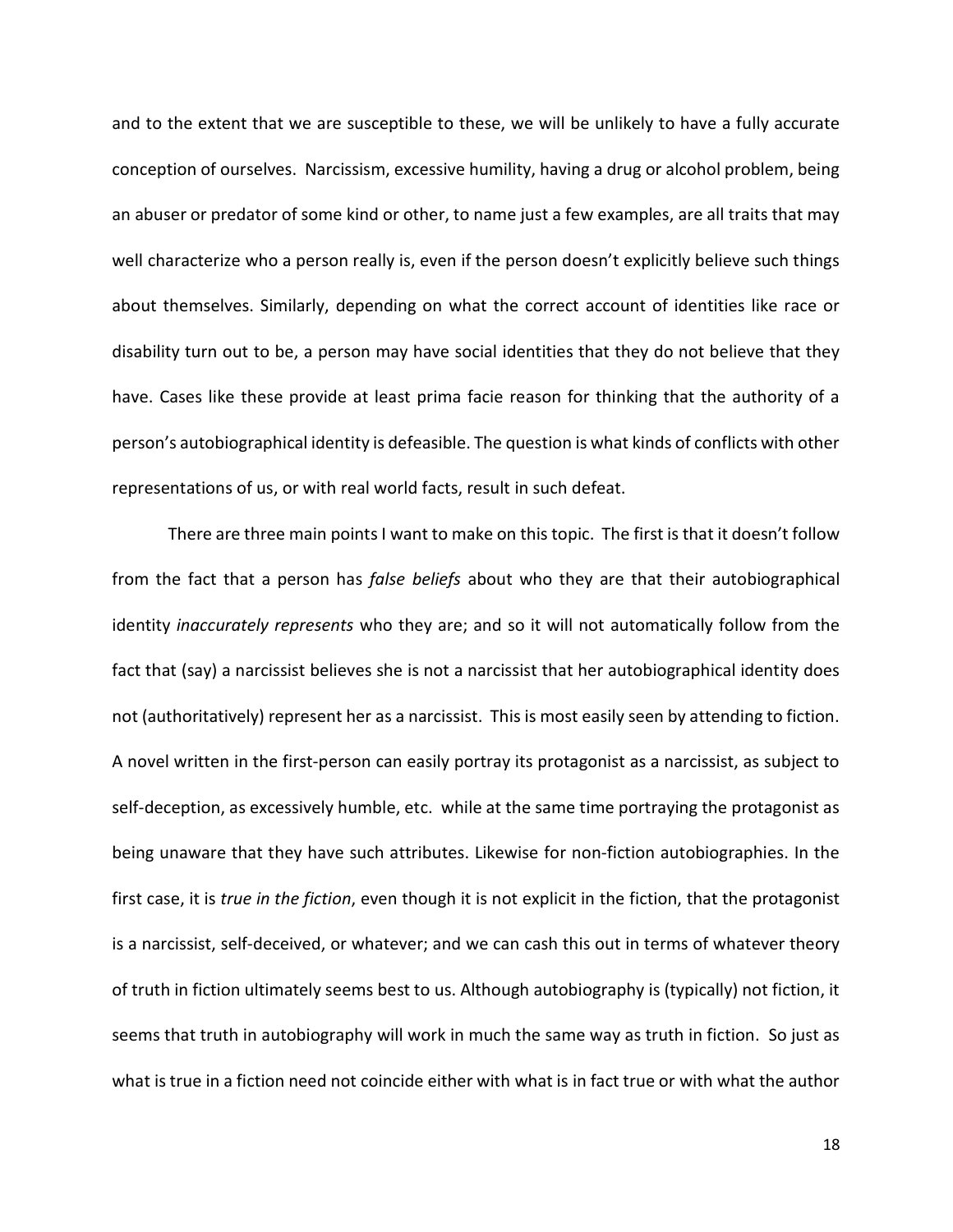believes to be true, so likewise what is true in someone's autobiography need not coincide with what is in fact true or with what the author believes to be true. Thus, there is no reason to doubt that one's true self can be characterized by attributes that one does not recognize in oneself or might even explicitly deny of oneself.

Consider again the alcoholic in denial: In the typical case, such a person possesses evidence that defeats the rationality of their explicit belief that they are not an alcoholic—this is why we say they are in denial rather than simply saying they are unaware of their alcoholism. They know, on some level, how much they drink; they are aware, on some level, of their own struggles with self-control, followed by outright failures or implausible rationalizations; they are aware on some level, of negative comments and non-verbal social cues from friends and family, and their own defensive reactions or rationalizing explanations that prop up their belief that they are somehow being misunderstood or persecuted by their friends and family; and so on. And, of course, in the typical case, all of this defeating evidence will be included in their autobiographical identity. Thus, we can say that the *identity* remains authoritative with respect to who they are, even if their explicit self-affirmations lack such authority.

Alternatively, imagine someone who has a deviant concept of race and, on that basis, sincerely identifies as Black even though virtually everyone else would identify them as White. Suppose, for example, they think that it is sufficient for being Black that a person have at least one ancestor, however distant, who was born in Africa and had dark skin and, furthermore, they think that the first human beings emerged in Africa and had dark skin (so that literally everyone now counts as Black). Imagine also that, their understanding of race is developed well enough to be at least coherent, and that, due to social isolation or other factors, they have never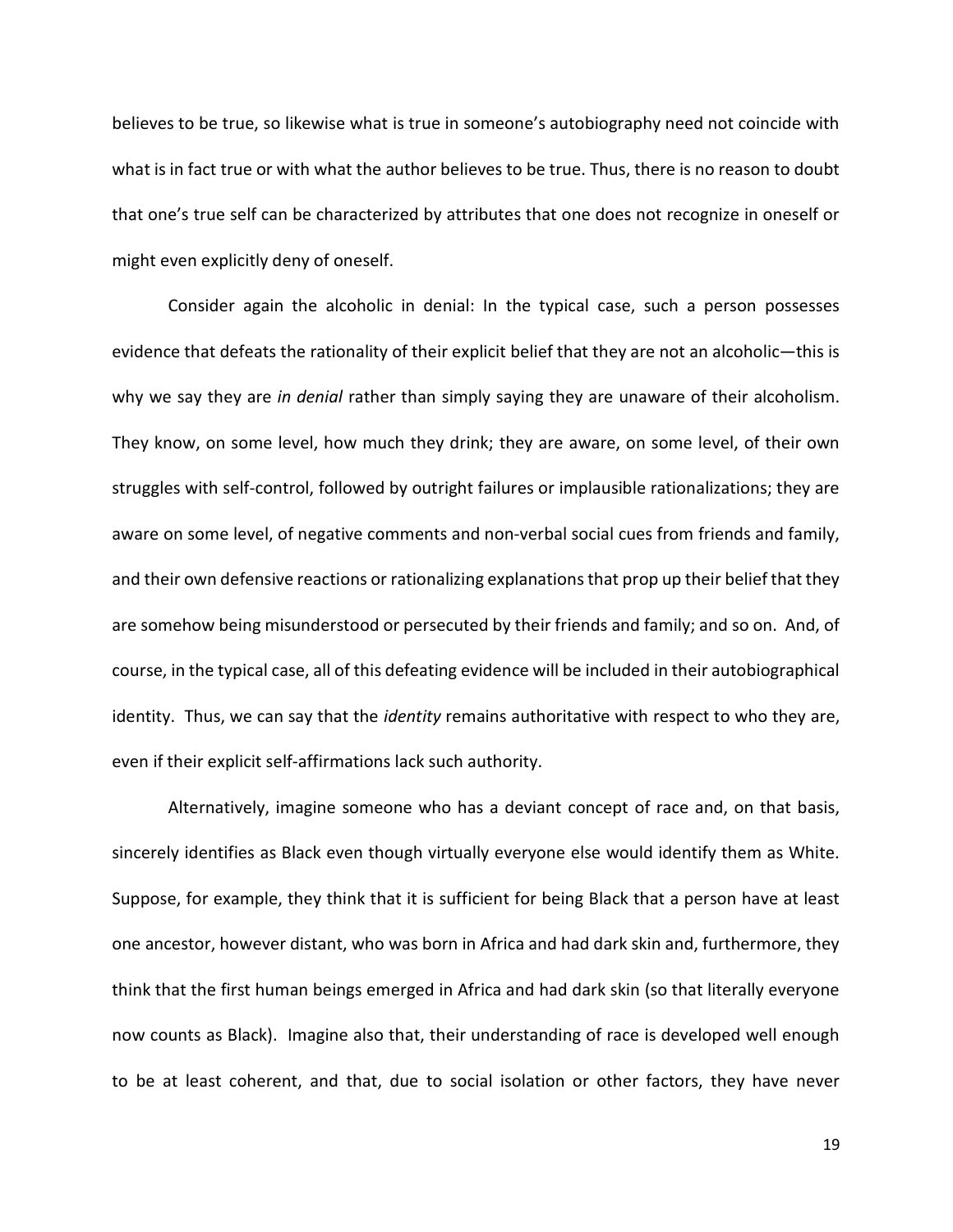encountered evidence against it, or evidence that it is deviant. This is, to be sure, a fanciful case; but it is meant just to be a hypothetical case where a person's autobiographical identity (a) represents them as having a social identity they clearly lack, (b) includes no clearly defeating counterevidence (as in the case of the alcoholic), and (c) clearly lacks authority with respect to its representation of that social identity. The question is, why would this person's autobiographical identity lack authority with respect to its representation of their race, and why wouldn't that reason carry over to cases where one attributes to themselves a gender that most others in some particular context wouldn't attribute to them?

The answer, on the view of gender that I am developing, is that race, unlike gender, is not a representational identity. In other words, whatever exactly race amounts to, a person's having a particular race involves more than someone's (or some group's) simply having a particular kind of interpretive representation of them. By contrast, a person's gender, on the view I am developing, is fundamentally a matter of how they are interpreted—and, more fully, a matter of how their inner experience of themselves is interpreted. Social gender is, in effect, a collective external interpretation of what the hosts of that interpretation presume on the basis of outward signs (behavior, anatomy, etc.) to be the person's inner experience;<sup>14</sup> autobiographical gender is

 $14$  Is it plausible to say that those with transphobic views about gender are, in making their gender judgments, interpreting the inner self-experience of the trans people whose gender selfattributions they deny? Insofar as they are talking about gender, and not simply confusing gender with (presumed) "biological sex", I think the answer it is plausible. It is entirely common for such people to accuse trans-persons of "pretending" or of "self-deception", and both of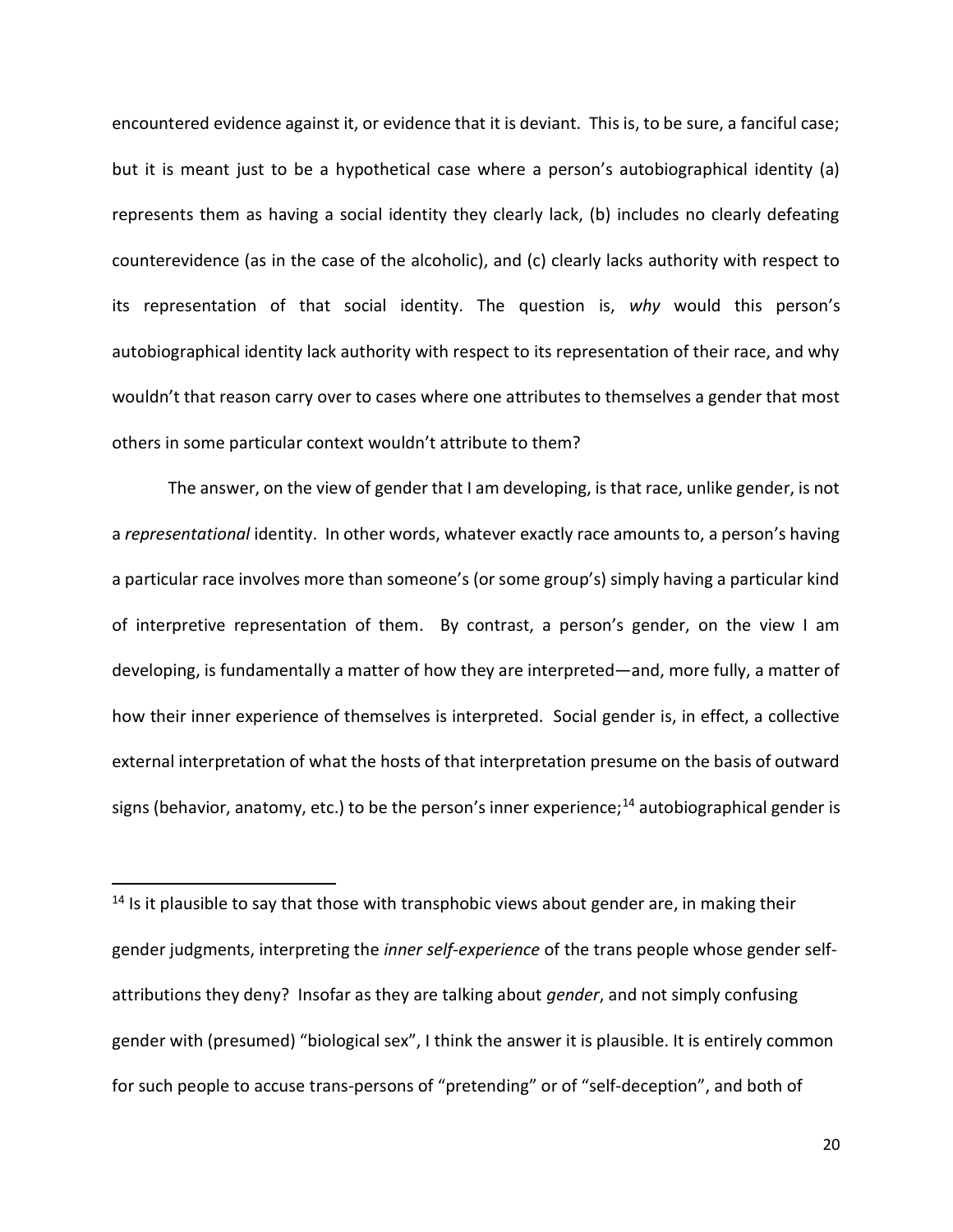a person's own internal interpretation of their inner experience. But, of course, as a general rule, by virtue of our own privileged access to our own inner experience, all of us are prima facie in a better position to interpret our own inner experience than anyone else will be. This is why it makes sense to insist that, when it comes to determining a person's real gender, their autobiographical identity is authoritative.

At any rate, one's autobiographical identity is prima facie authoritative with respect to their gender. But is that authority *indefeasible*? No; I don't think that quite follows. For example, it is possible for a person to be mistaken about their possession of attributes that they themselves take to be relevant to gender assignment. Suppose Sam has congenital adrenal hyperplasia, has male-appearing genitalia, but is chromosomally XX. Suppose further that Sam both believes that chromosomal profile is determinative of gender, and, being unaware of their own chromosomal profile, believes on the basis of their visible external genitalia that they are XY and this means they are necessarily a man. It is also in principle possible for a person to be confused about what genders are. Borrowing an example from Heather Logue (2021), suppose Sam believes that pizza is a gender and declares their gender to be pizza.<sup>15</sup> It seems to me that in both of these scenarios we should say that Sam is genuinely mistaken or confused as to their gender. In the one case, they are mistaken (until puberty) about their possession of attributes they themselves take to be

 $\overline{a}$ 

these judgments reflect opinions about the inner self-experience of the people they are mistreating in this way.

<sup>&</sup>lt;sup>15</sup> Logue herself borrows the example from Reilly-Cooper (2016).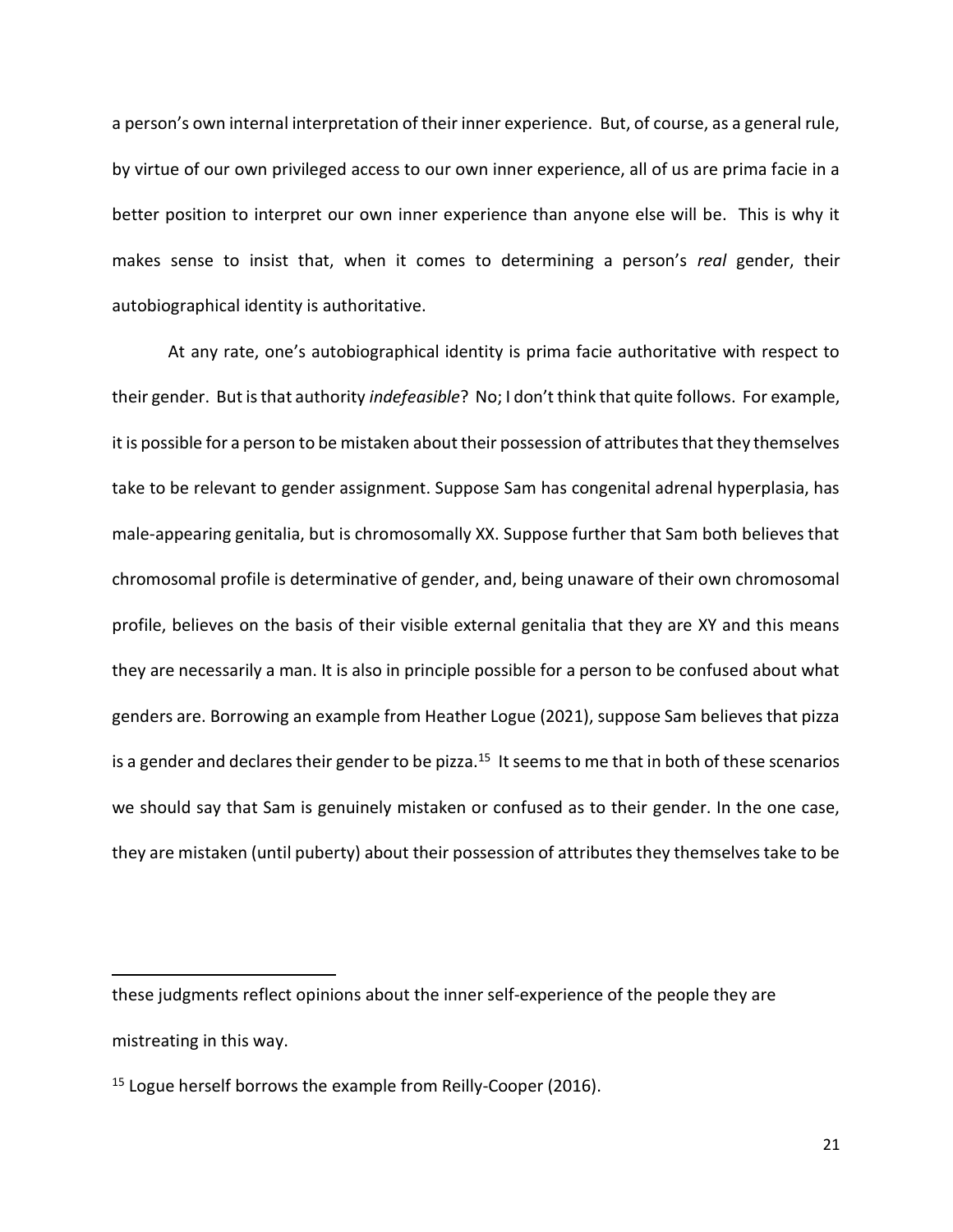relevant to gender; in the other case, they are (probably) confused about what genders are.<sup>16</sup> In such cases, then, Sam's explicit affirmations about their own gender will lack first-person authority.

Moreover, in the second case, where Sam has a radically deviant concept of gender, what I want to say is not just that Sam's judgments about their own gender lack first-person authority, but that Sam has failed to confer gender upon themselves at all. The reason is that even if our gender attributes are not socially determined, gender concepts are socially constructed. That is, the content of our gender concepts and their constitution as concepts of gender, rather than of

 $16$  I say "probably" because I want to leave room for conceptual change and corresponding new coinages. There are, in English, a bewildering variety of names for genders—for example, "astral gender", "earth gender", and "lunarian". (See https://nonbinary.miraheze.org/wiki/List\_of\_uncommon\_nonbinary\_identities, accessed on March 26, 2021.) I have no view about whether the people who have introduced these terms have successfully given them meaning as genuine conceptions of gender; but I am, at any rate, in no position to deny that they have. Accordingly, I am in no position to deny that one could introduce "pizza gender" into the mix. In doing so, however, one would have to do something very different from simply asserting (again, presumably in confusion or in jest) that pizza is their gender. One would have to take a concept that is genuinely a concept of gender and somehow modify it so that it continues to be a concept of gender while coming to encompass a meaningful conception of pizza. I don't know how this could be done; but neither have I any proof that it cannot be done.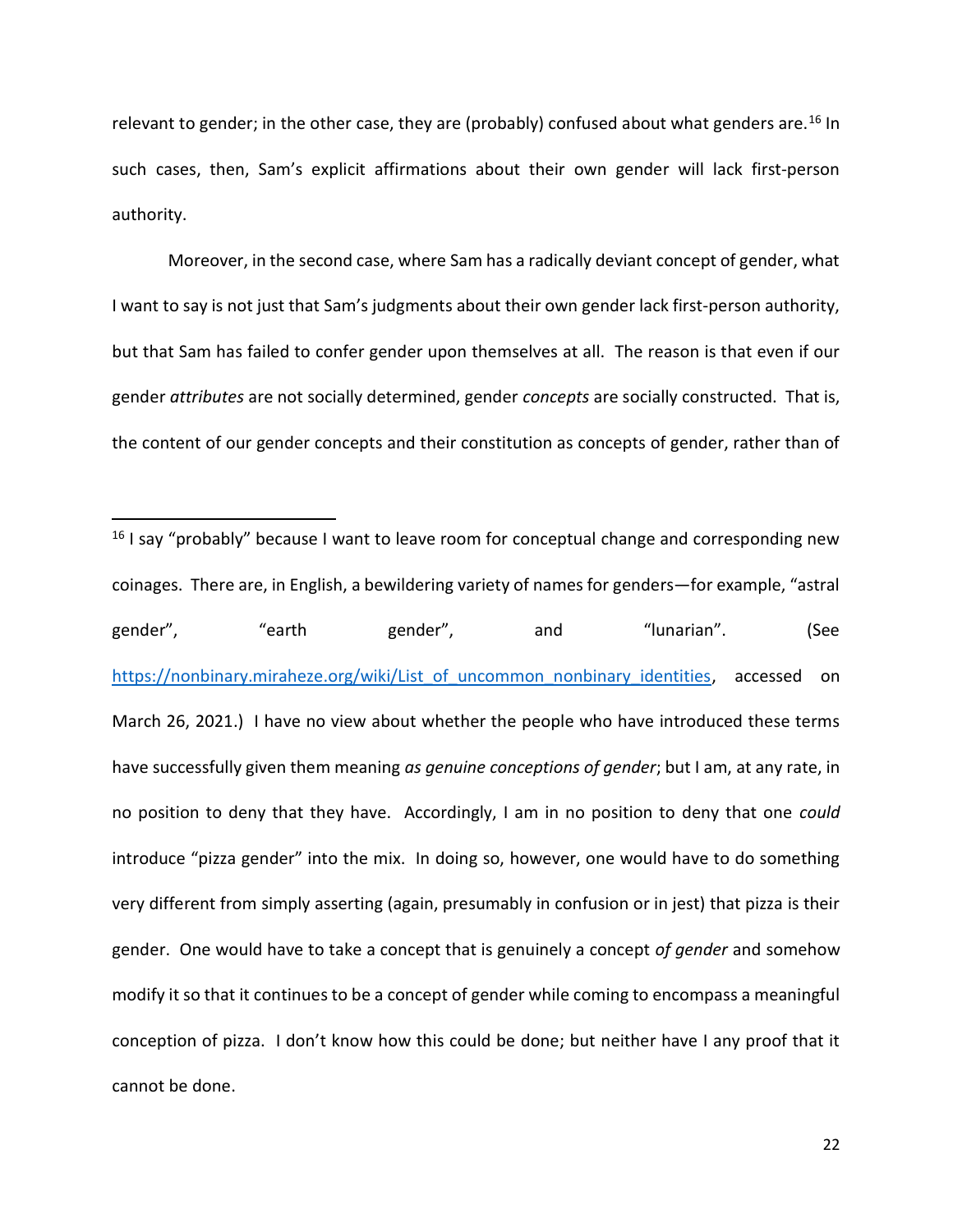something else, is partly determined by the nature and use of gender concepts in the broader communities of which we are a part. I think that this understanding of gender concepts is fairly intuitive and widely accepted; but, for those who disagree, I am content just to leave it as an unargued-for stipulation of the SCI account.

Let us return now to the question of what self-conferral involves. Earlier I said that the self-conferral of gender is a matter of *doing something* that makes it the case that one has the gender that one has. In light of the foregoing, we can add the further claim that what one does to confer gender upon oneself is just to interpretively represent oneself as having that gender. We might flesh this out along roughly the same lines as Ásta's (2018) account of the conferral of social properties in general. According to Ásta, a social property is conferred under certain conditions by attitudes or actions that consciously or unconsciously aim to track some underlying "base property". For example, in the case of a strike in baseball, being a strike is conferred by the declared beliefs of the umpire in the context of a baseball game; and the umpire's beliefs aim to track the ball's trajectory, the base property. In the case of gender, Ásta thinks that gender properties are conferred in different contexts by the beliefs and attitudes of people who have what you might call the relevant kind of "social authority", or (as Asta puts it) "standing" in that context—people who enjoy social dominance within the context, for example, or people who have a certain kind of institutional authority (e.g., doctors, judges, etc.).<sup>17</sup> These beliefs and

 $\overline{a}$ 

 $17$  Note, then, that Ásta would identify gender with what I am calling "social gender" only if the following turns out to be true: the collective representation of a person P in a context C attributes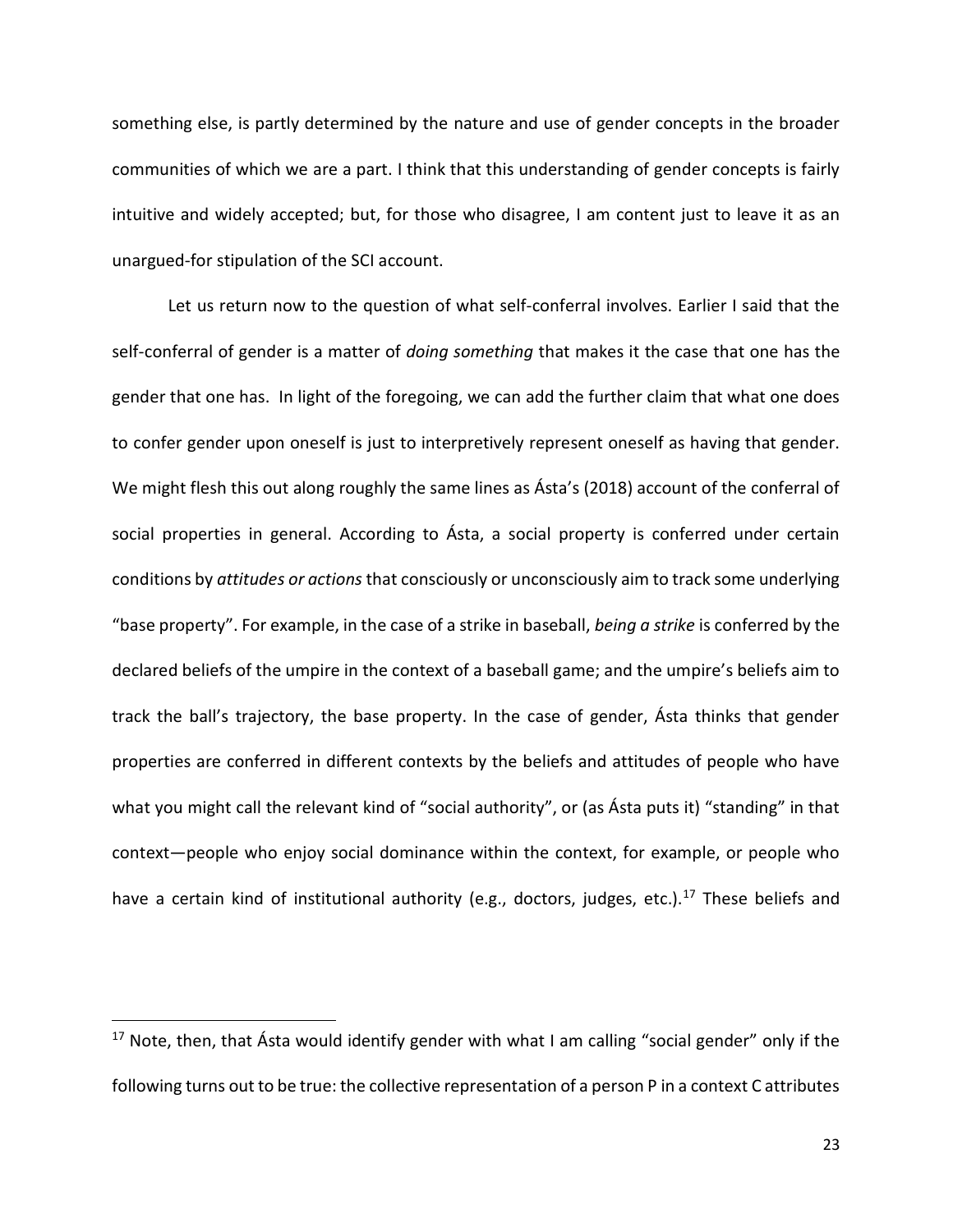attitudes aim to track certain base properties of the individuals upon whom gender is conferred.<sup>18</sup>

Self-conferral works in much the same way, except that where it is typically the attitudes and actions of a particular *social group* that are relevant for the conferral of a social property, it is primarily one's own attitudes and actions that are relevant for the conferral of a self-conferred attribute. So, on this view, as far as autobiographical gender is concerned, everyone is their own "gender umpire" as it were. By virtue of what gender is, and the epistemic positioning we have with respect to the experiences that underlie gender, each of us has standing to confer autobiographical gender upon ourselves, and our standing in this regard trumps anyone else's such standing.

Note, however, that I do not say that no one else has standing at all. I think it is plausible to say that, in the case of infants and others who fail to confer gender upon themselves simply by virtue of lacking concepts of gender or in some other way failing to represent themselves as gender, they nonetheless have gender in some contexts, and their gender is simply their social

gender G to P just in the case that the people with "standing" to determine gender in C collectively represent P as G.

 $18$  Furthermore, on Ásta's account, which base properties are tracked varies from context to context. For example, in some contexts, gender is conferred on the basis of one's reproductive role; in other contexts it is conferred on the basis of one's social role, or perceptions about one's body, etc. But this complication is not especially relevant for the discussion of autobiographical gender.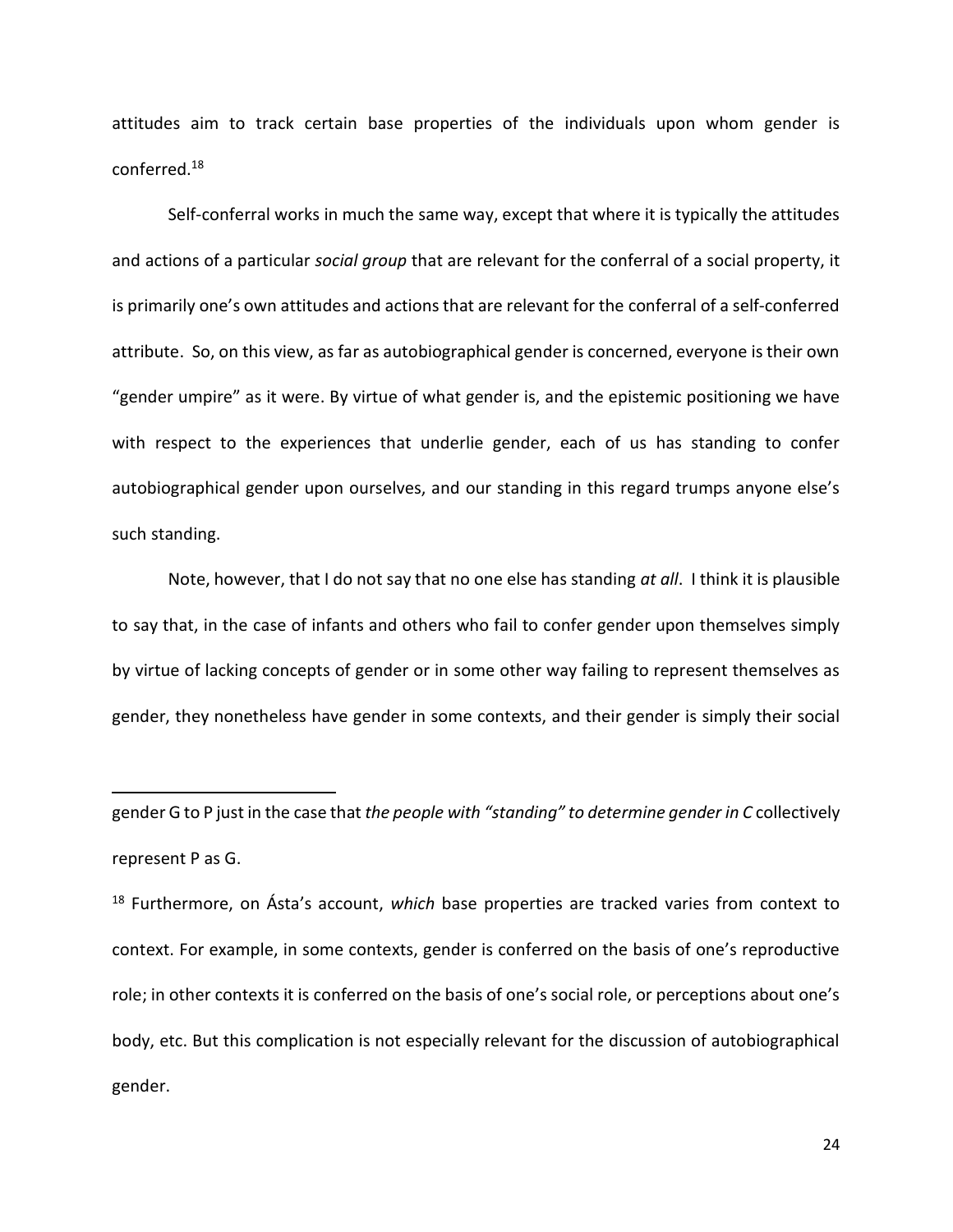gender in the relevant context. Saying this is not essential to the account I am offering; but it is consistent with it, and affords what seems to me a plausible way of accommodating the common belief that babies and relevant others do indeed have gender.

Thus, because one's autobiographical identity is prima facie authoritative with respect to who a person really is, where autobiographical gender and social gender diverge, it is autobiographical gender that is prima facie authoritative with respect to the question of what gender someone really has. Again, that authority can be defeated in unusual cases, But in typical cases—i.e., ones where a person has a basic grasp of what genders are and how gender terms are commonly used, and where a person is not in serious error about their own physical and mental attributes—the authority will be indefeasible for the simple reason that they have privileged access to their own inner experience, and so they are in the best position to provide the sort of interpretation of that experience that makes it the case that they have the gender that they have.

## The SCI Account and Other Theories of Gender

I want to close with some brief comments about the relationship between the SCI account and other available theories about the metaphysics of gender. In particular, I want to comment on whether it is properly considered a social constructionist account of gender, on whether it is ultimately just a variation on Asta's conferralist account of gender, and on whether it is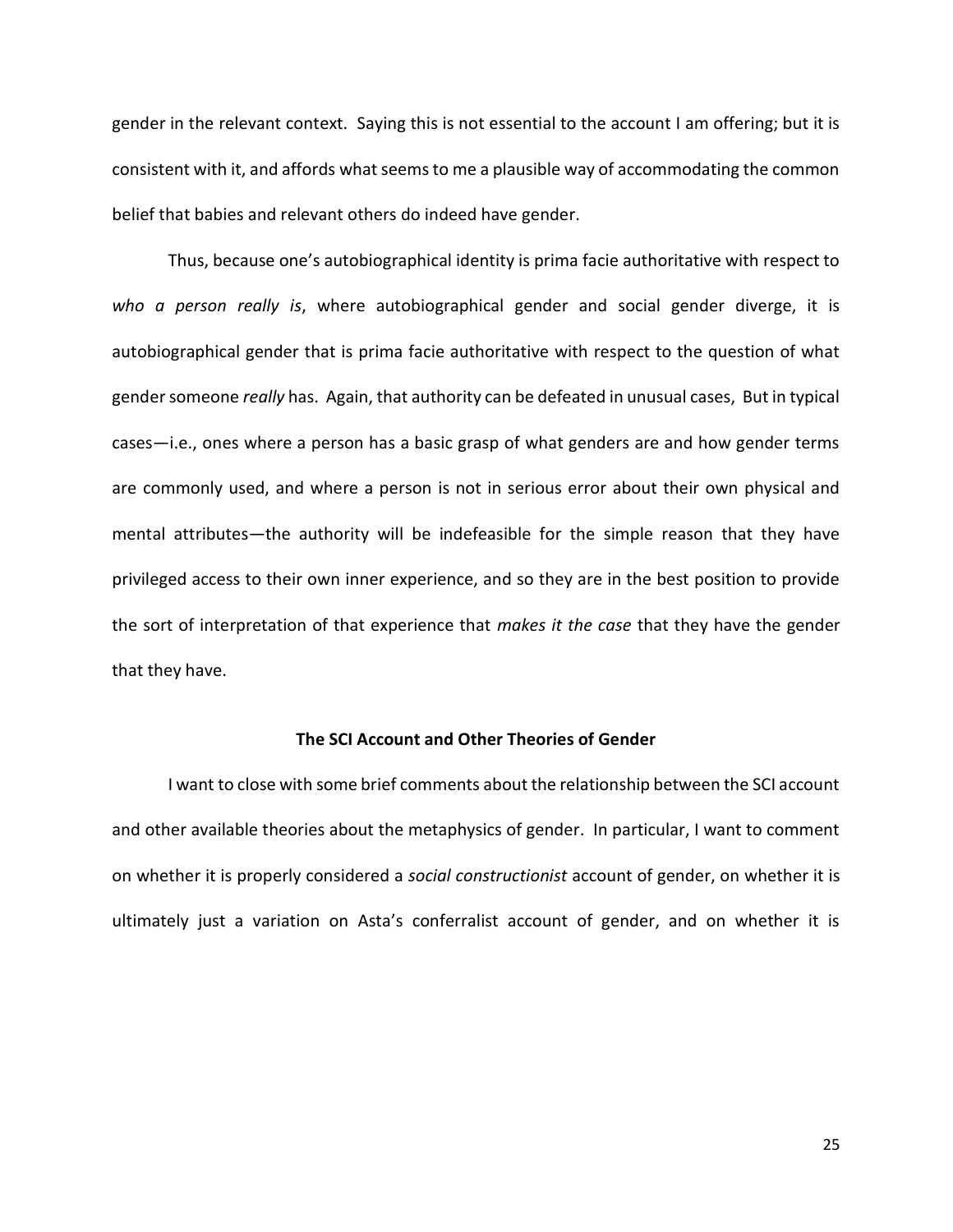equivalent to the "self-identification" account that Katharine Jenkins (2018) attributes to Talia Mae Bettcher (2009; 2017).<sup>19</sup>

Given that gender is self-conferred on the SCI account, one might think there is reason to doubt that it is a social constructionist theory. After all, the theory implies that no individual's gender is constructed by social ideologies, institutions, or conventions; thus, it would seem that gender attributes lack some of the most important hallmarks of being socially constructed. But, even so, the account does respect the key social constructionist idea that what it is to be of a certain gender, and whether some specific person counts as belonging to that gender, will be at least partly determined by the gender concepts operative in some salient group of concept-users, and on the beliefs, attitudes, or other mental states of the members of that group.<sup>20</sup> The

 $\overline{a}$ 

<sup>20</sup> One might wonder how similar one's gender concepts have to be to those of others in order for one to count as having the *same* concepts of gender. Why think, for example, that if S confers (what she thinks of as) womanhood upon herself, her concept of womanhood has anything whatsoever to do with the gender concepts operative in any other group? I have no theory to offer in response to this question; but I take it that it is commonplace to suppose that (a) people with very different understandings of what (say) womanhood or gender amount to often nonetheless both count as using the concept of womanhood or gender, and (b) this fact has

<sup>&</sup>lt;sup>19</sup> Bettcher does not formulate a view that she explicitly describes as the "self-identification account"; but Jenkins does formulate such a view, attributing it to Bettcher on the strength of a quotation from Bettcher 2017, informed by attention to Bettcher 2009.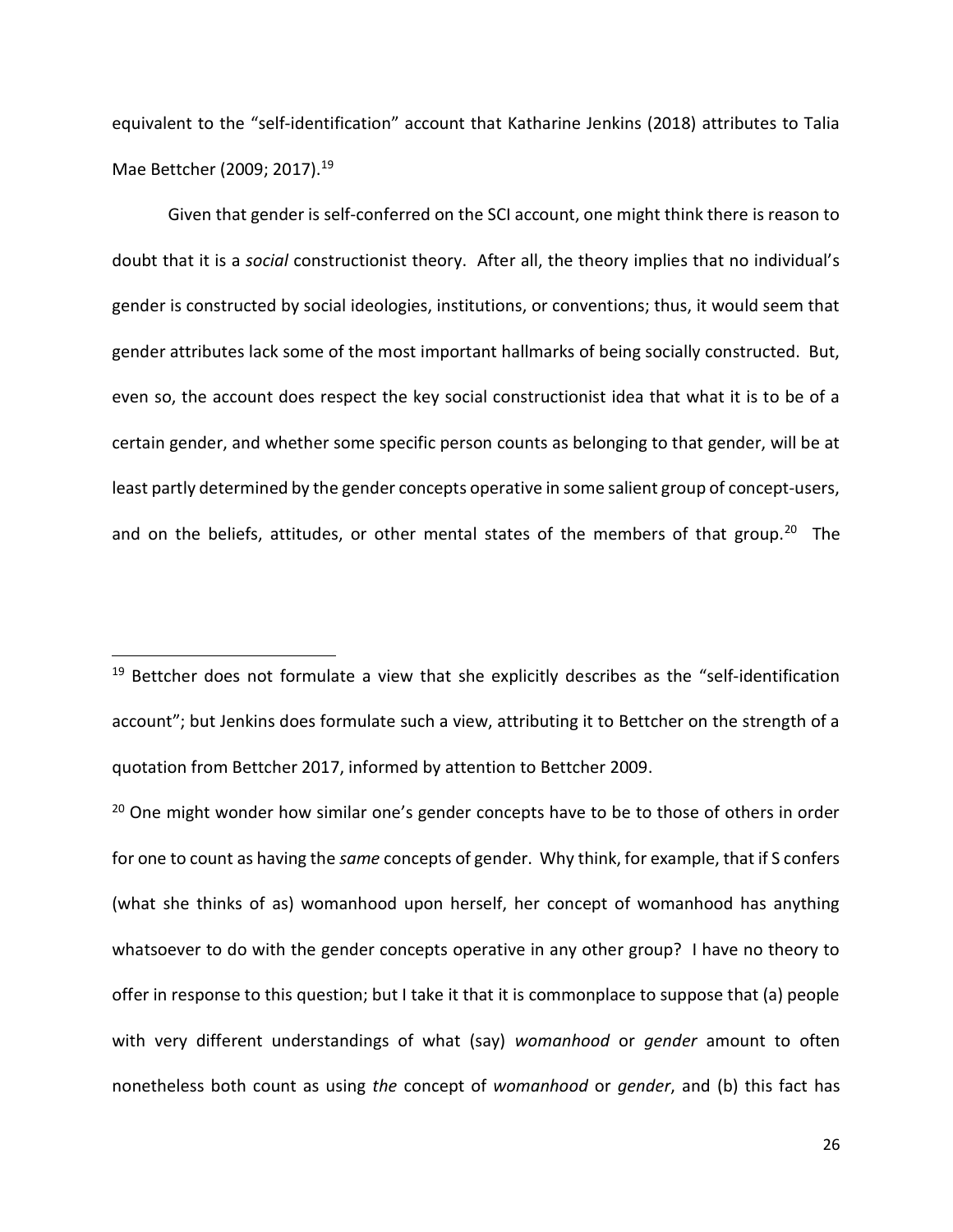difference is just that, for the SCI theorist, the salient "group" is always just the one-membered group consisting of the individual whose gender is in question. Moreover, the very idea of gender, as well as the social norms, stereotypes, and so on in accord with (or in resistance to which) each person conceptualizes, performs, and thereby constructs their gender seem clearly to be not only constructed, but constructed by society. So I think there is ample reason to classify the SCI account as a social constructionist view.

One might also wonder whether the SCI account might be appropriately treated as a mere variant on Ásta's conferralist theory of gender. Granted, the SCI account shares with Ásta's account the basic idea that gender is conferred rather than being constituted by a particular base property or by the responses that the gendered individual induces in others. But, to my mind, the differences are more important than the similarities. On Ásta's view, gender is a social property, conferred upon us by other people; and, because of this, it comes with objectionable consequences that the SCI account manages to avoid. On Ásta's view, one is not always one's own "gender umpire." Accordingly, sincere, linguistically and conceptually competent, and reflective self-identification as a woman or man in a context is neither necessary nor sufficient for being a woman or a man in that context. Moreover, and for the same reason, Ásta's account allows for the possibility that one can be *mistaken* about whether one is a man, a woman, or a member of some other gender category; and therefore one will not necessarily be *misgendered* 

 $\overline{a}$ 

something to do with the way in which the concepts of womanhood and gender are communally used and shaped.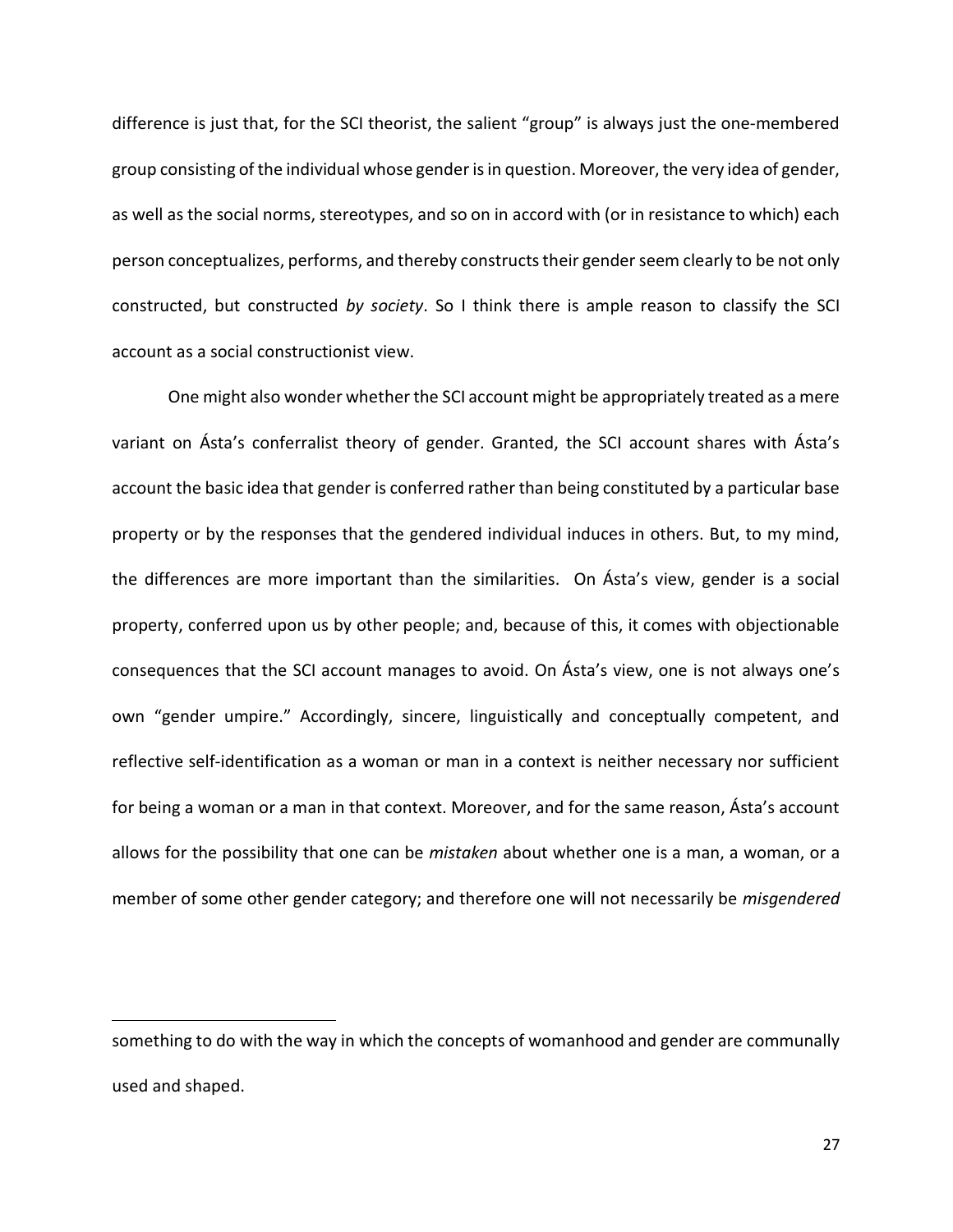by people who disagree with one's own gender self-assessment, nor will what we normally describe as misgendering someone necessarily count as a harm or any other sort of violation.

Finally, one might wonder whether the SCI account is just an alternative expression of the so-called "self-identification" account of gender (identity). According to Jenkins, this account maintains that

to have a female gender identity is to be someone who is disposed to reply to the question, 'What is your gender?' with the statement 'I am a woman' (or words to that effect) and to be acting in good faith in doing so. Here, then, self-identification refers to the act of expressing or claiming certain identity, or, at least, being disposed to make such expressions or claims. (2018: 727)

This is not quite what Heather Logue (2021) calls the "belief account" of gender, according to which having a particular gender is just a matter of believing that one has that gender; but it is very close to that. How does the present account differ?

As an interpretive mental representation of oneself an autobiographical identity is very much like a belief. If it is not identical to a dispositional belief, it is at least quite plausibly the ground of a cluster of dispositions to believe. So it might seem that autobiographical gender is determined, in effect, by a person's own dispositional beliefs or dispositions to form beliefs about their gender; and, of course, this isn't far off from the "disposition to claim" that figures in Jenkins's formulation of the self-identification account. One important difference, however, is that the SCI account can accommodate the in-principle possibility of confusion or delusion about gender in a way in which the self-identification account cannot. If being disposed to claim that one has a certain gender is sufficient for having that gender, then it seems that someone who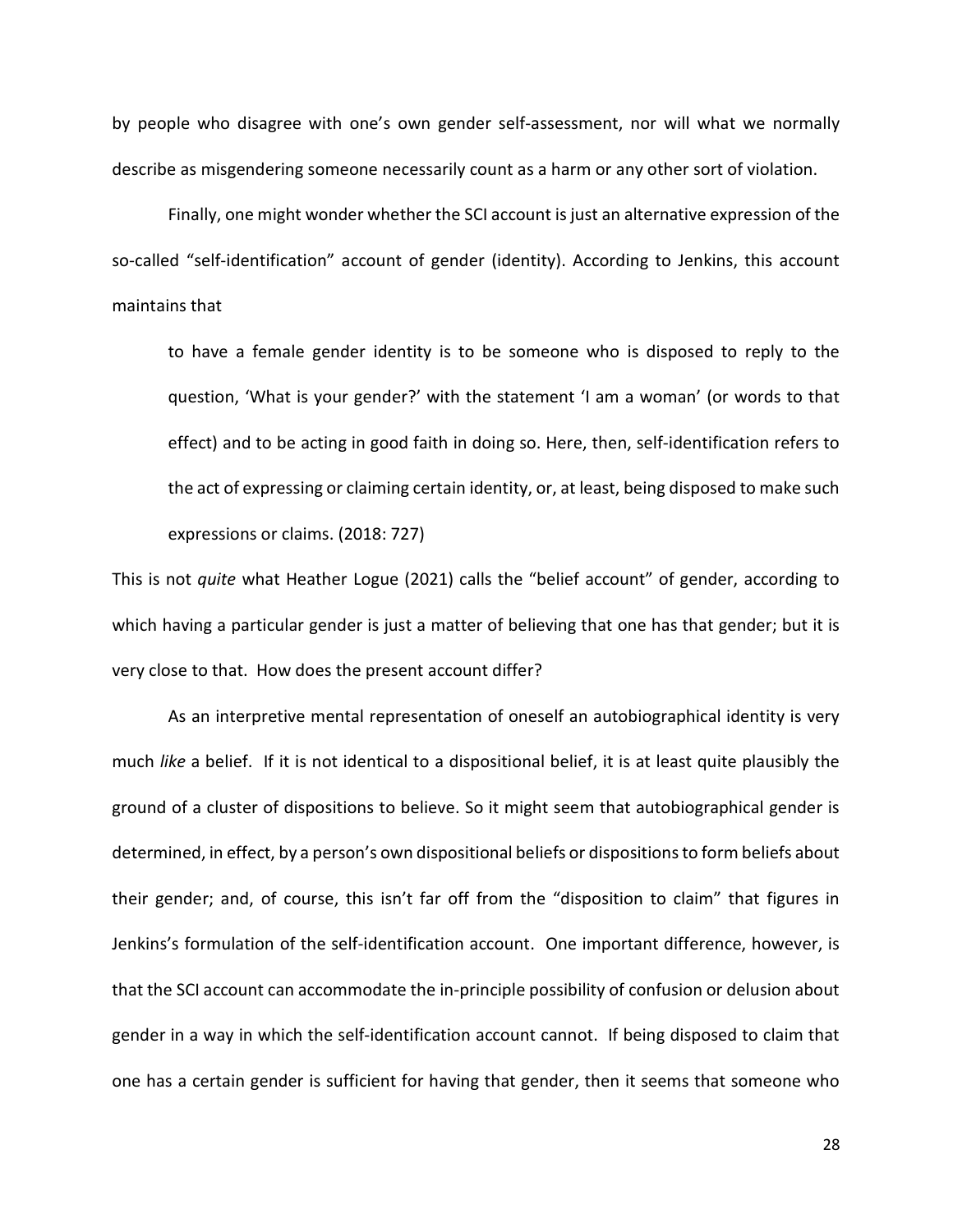believes they are a woman in part because of mistaken beliefs about their own physical attributes, or someone who believes that their gender is pizza, has to be regarded as correct in those beliefs. But this seems like exactly the wrong result.

Furthermore, at least as it is developed by Heather Logue (2021), the best way of making sense of the belief account of gender, and so likewise, presumably, for the self-identification account, is to embrace fictionalism about gender. If one counts as (say) a woman if, and only if, one believes oneself to be a woman, it is hard to see what the content of the belief (or disposition to affirm) that one is a woman could possibly be. After all, if the belief that one is a woman amounts to a belief that one satisfies some condition C ( $C \neq b$  believing that one is a woman), then it would seem that satisfying C, rather than simply believing that one is a woman, provides the criterion for womanhood. But, Logue argues, fictionalism about gender lets us avoid the demand for an account of the contents of our gender beliefs because there is no general demand that every fictional attribute be analyzable. In other words (to put it in terms that she herself does not) fictional primitives, in contrast to "real" primitives, are wholly unproblematic. In contrast, however, the SCI account does not need to invoke fictionalism in order to skirt a demand for content for gender concepts. The SCI theorist can simply say that gender concepts get their content in the way that other social concepts do—presumably by way of communal patterns of usage, or (in the case of new coinages) imaginative and deliberate acts of conceptual engineering. Unlike the belief account, the SCI account is not committed to anything like the idea that there is nothing more or less to being a woman than representing oneself as a woman. It is fully consistent with the SCI account to say, for example, that S's representing herself as a woman consists in her representing herself as satisfying condition C (C not= being a woman), where being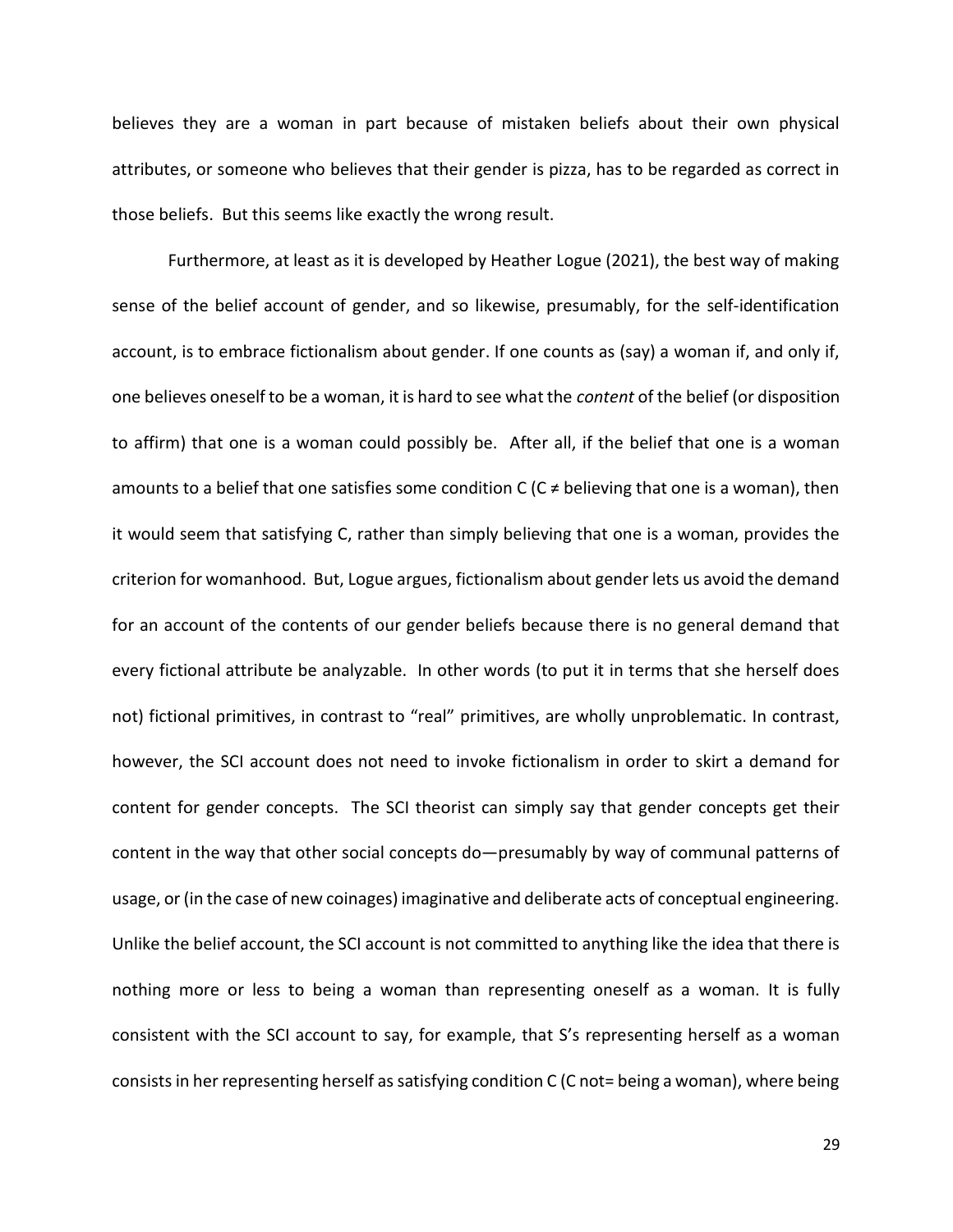someone who satisfies C is, according to her concept of womanhood, sufficient for being a woman. And so there is no need for the SCI account to take genders as primitive and to resort to fictionalism in order to justify doing so. As noted earlier, the SCI account is a realist account of gender, and this is an advantage because anti-realist accounts risks minimizing the *importance* of our gender identities by treating them as (at best) attributes we merely pretend to have for one reason or another rather than as real attributes of ours.

A final difference between the SCI account and the self-identification account: According to Jenkins, the self-identification account fails with respect to two of what she takes to be the six desiderata that must be satisfied by any adequate account of gender identity. First, the account "fares very poorly at showing that gender identity is important and deserves respect" because there is no obvious reasons why we should "care about dispositions to utter certain sentences". (728) As she rightly notes, to the extent that we care about gender identities, what we most care about is "whatever it is that makes people want to utter those sentences, or whatever it is that they express when they do utter them." (728, italics in original) Second, the account

struggles with…compatibility with possible need for transition-related healthcare: it is difficult to perceive any relationship at all between a linguistic disposition and the sort of felt need for one's body to be different that would prompt the desire to access transitionrelated healthcare." (728)

I have no strong opinion about whether proponents of the self-identification account can adequately reply to these objections. The main point I want to make is just that, whereas they are at least superficially plausible objections to the self-identification account, they are clear nonstarters with respect to the SCI account. If gender is most fundamentally an interpretation of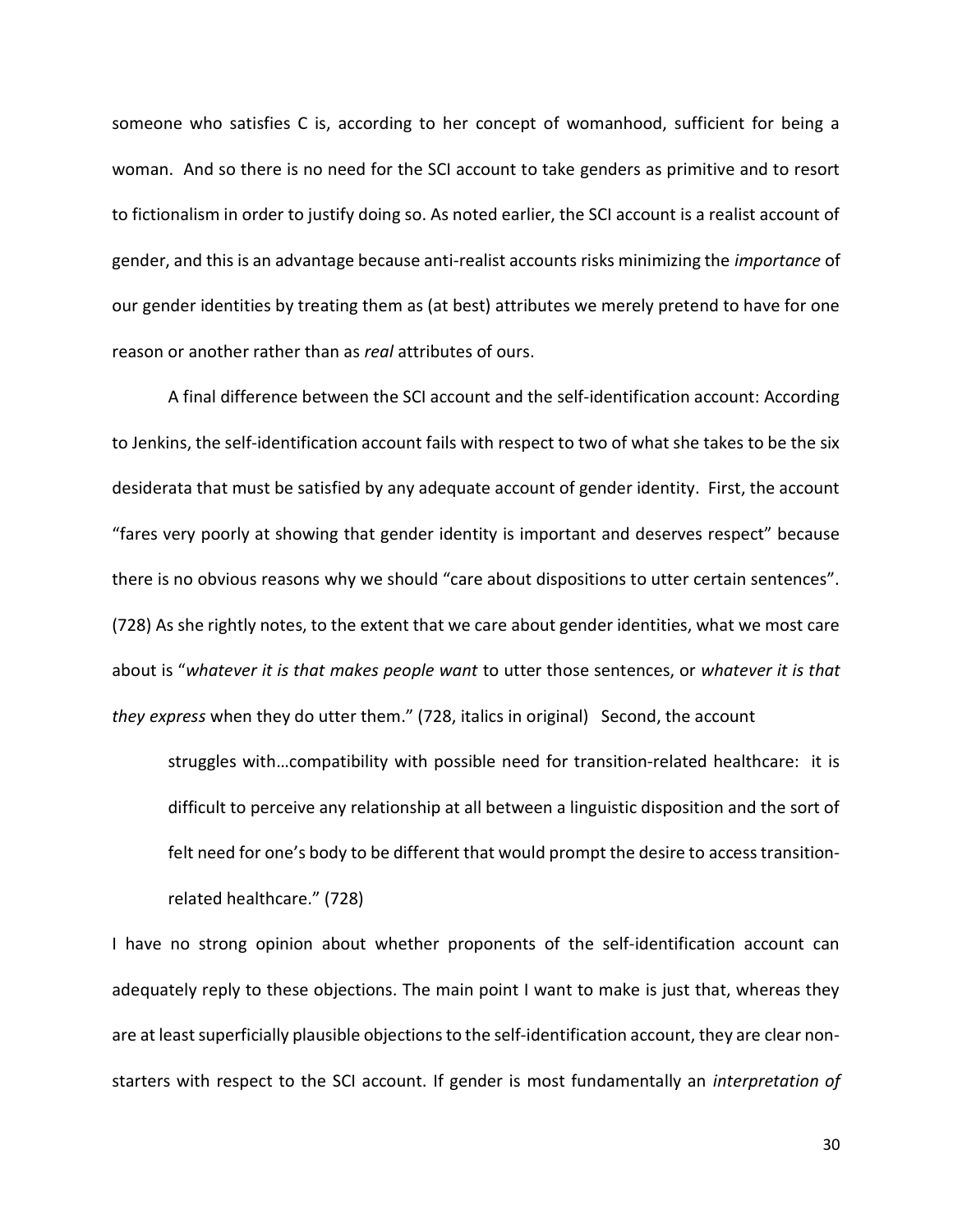one's own inner experience, it is crystal clear why gender would be important and why a person would want to declare themselves to be of one gender rather than another, and it is also clear why gender would be connected with a felt need to access transition-related healthcare.

 I note in passing, furthermore, that the SCI account also satisfies the four other desiderata that Jenkins takes as adequacy constraints on accounts of gender: it is compatible with a norm of first-person authority, it is clear and non-circular, it applies equally well to binary and nonbinary identities, and (so far as I can tell) it combines well with broader critiques of current gender norms and social structures. (Jenkins 2018: 723 – 24) Furthermore, although it is different from the "norm relevancy account" that Jenkins favors, the SCI account has the resources to explain the intuitive appeal of the norm relevancy account. On that view, one's gender identity is determined by an internal "map"—an "internalized sense of the norms operating in social spaces that they regularly navigate, and the implications of those norms for the status of their own behavior as norm-compliant or norm-violating". (729) In short, on Jenkins's view, one has a gender identity of X in a context C just if one's internal map is formed to guide someone who is socially positioned as a member of X through the various realities that are, in C, characteristic of (the social positioning of) Xs. (730) Obviously the SCI account makes no appeal to internal maps in the sense Jenkins has in mind; and likewise obviously the SCI account does not invoke social positioning or context sensitivity in the way that her account does. But if the SCI account is correct, it is easy to see why members of a given gender would have internal maps of just the sort that Jenkins describes; and it is also easy to see why it might generally be true that the people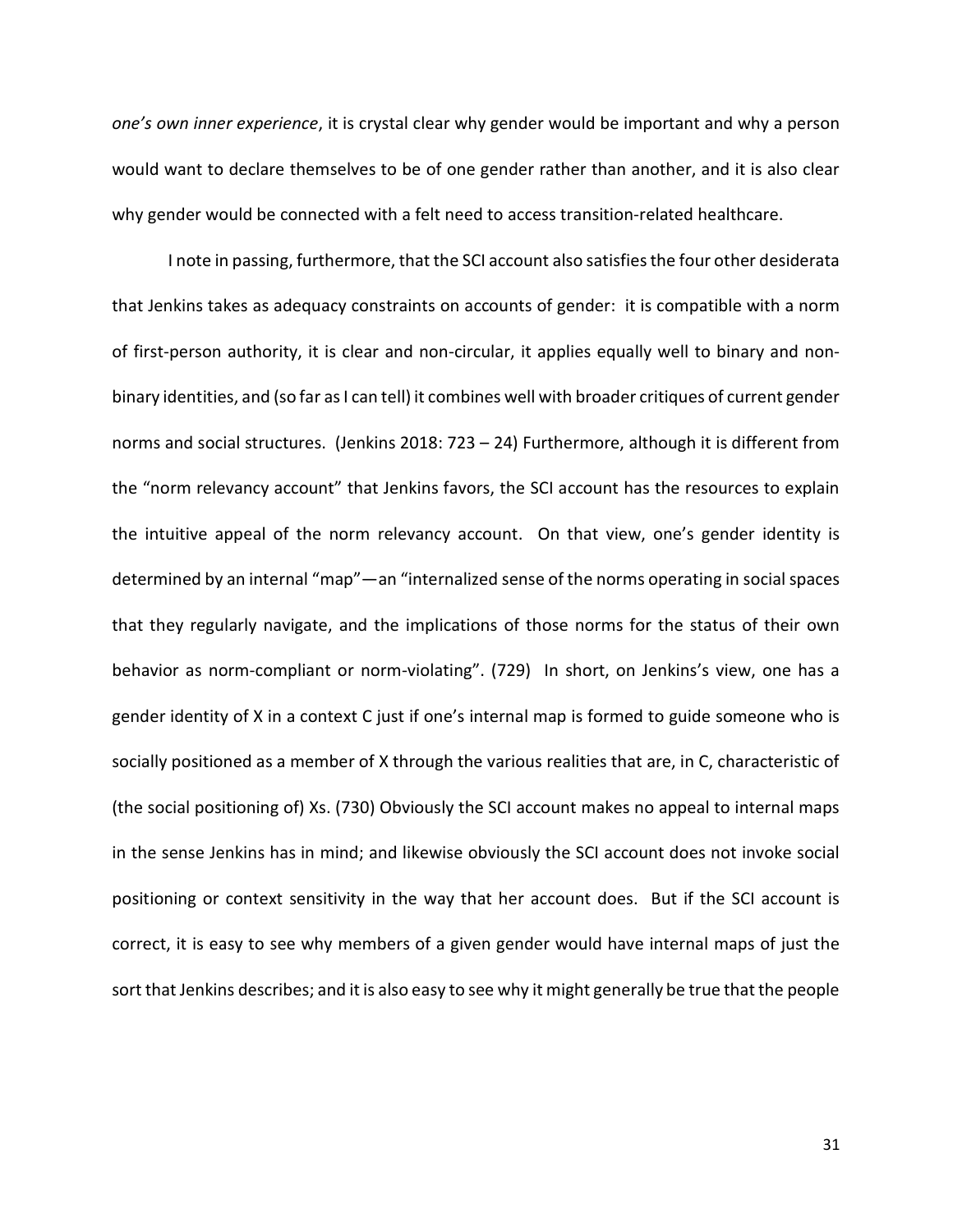who have (say) an internal woman-guiding map would be just the people whose gender is, by the lights of the SCI account, women.<sup>21</sup>

## References

Ásta. 2018. Categories We Live By: The Construction of Sex, Gender, Race, and Other Social Categories. New York: Oxford University Press.

Barnes, Elizabeth. 2020. "Gender and Gender Terms." Noûs 54: 704–30.

- Bettcher, Talia Mae. 2009. "Trans Identities and First-Person Authority." In You've Changed: Sex Reassignment and Personal Identity, edited by Laurie Shrage, 98–120. Oxford: Oxford University Press.
- ———. 2017. "Through the Looking Glass: Trans Theory Meets Feminist Philosophy." In The Routledge Companion to Feminist Philosophy, edited by Ann Garry, Serene Khader, and Alison Stone, 393–404. New York: Routledge.
- Glasgow, Joshua, Sally Haslanger, Chike Jeffers, and Quayshawn Spencer. 2019. What Is Race? Four Philosophical Views. New York: Oxford University Press.

Haslanger, Sally. 2000. "Gender and Race: (What) Are They? (What) Do We Want Them to Be?" Noûs 34: 31–55.

 $21$  For helpful conversations about the ideas in this paper, helpful comments on earlier drafts, or both, I am grateful to Sara Bernstein, Laura Callahan, Robin Dembroff, Heather Logue, two anonymous referees for this journal, and, subsequent to the paper's acceptance, Kathryn Norlock.